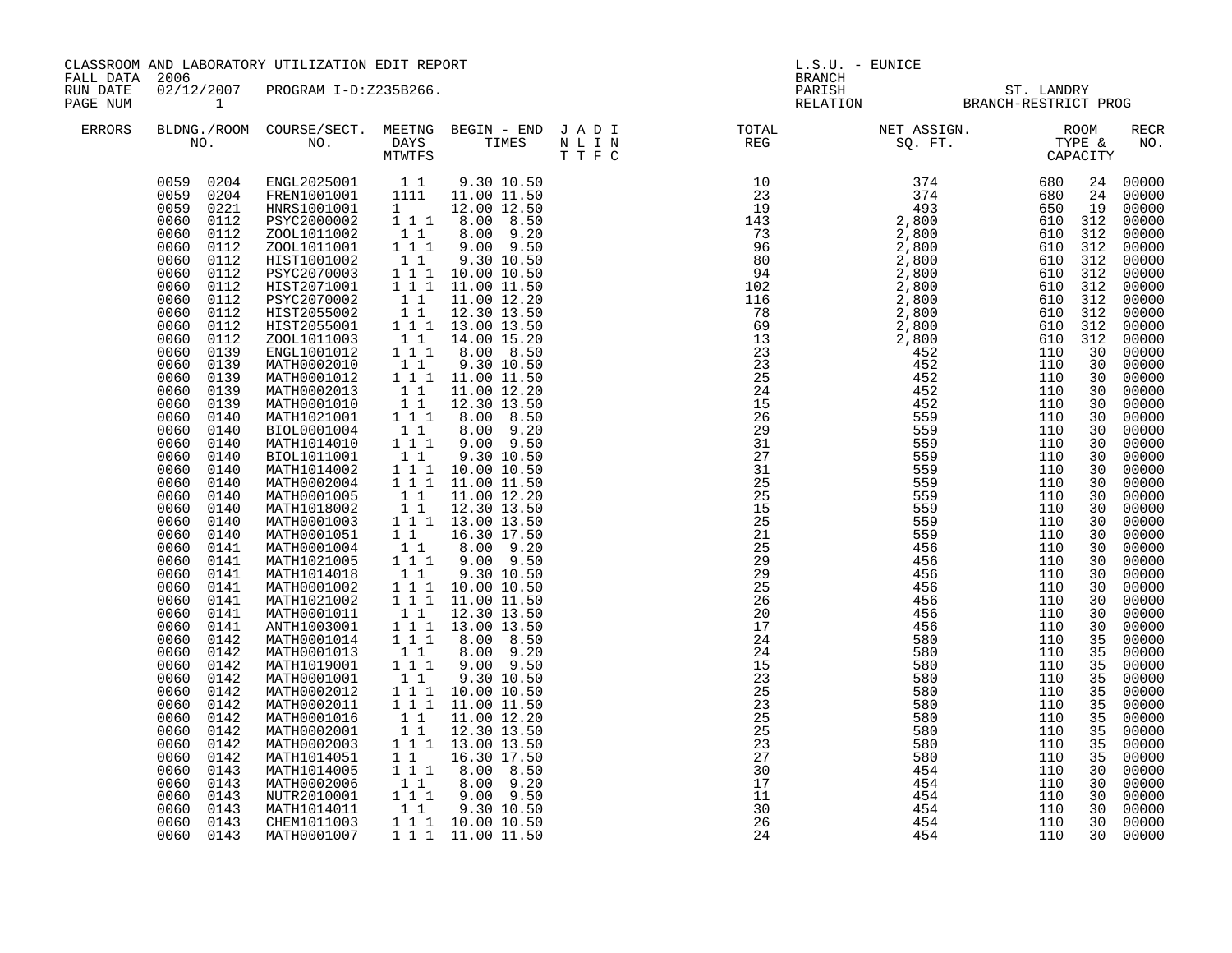| FALL DATA 2006       |                                                                                                                                                                                                                                                                                                                                                                                                                                                                                                                                                                                                                                                                                                                                                                                           | CLASSROOM AND LABORATORY UTILIZATION EDIT REPORT                                                                                                                                                                                                                                                                                                                                                                                                                                                                                                                                                                                                                                                                                                                                                                                                                                                                                                                                         |                                  |                                                                                                                                                                                                                                                                                                                                                                                                                                                                                                                                                                                                                                                                                                              | <b>BRANCH</b> | L.S.U. - EUNICE                                                                                                                                                                                                                                                                                                                                                                                                                                |  |     |                                                                                                                                                                                                                                                                |                                                                                                                                                                                                                                                                                                                                                                                                                                                                                                 |  |
|----------------------|-------------------------------------------------------------------------------------------------------------------------------------------------------------------------------------------------------------------------------------------------------------------------------------------------------------------------------------------------------------------------------------------------------------------------------------------------------------------------------------------------------------------------------------------------------------------------------------------------------------------------------------------------------------------------------------------------------------------------------------------------------------------------------------------|------------------------------------------------------------------------------------------------------------------------------------------------------------------------------------------------------------------------------------------------------------------------------------------------------------------------------------------------------------------------------------------------------------------------------------------------------------------------------------------------------------------------------------------------------------------------------------------------------------------------------------------------------------------------------------------------------------------------------------------------------------------------------------------------------------------------------------------------------------------------------------------------------------------------------------------------------------------------------------------|----------------------------------|--------------------------------------------------------------------------------------------------------------------------------------------------------------------------------------------------------------------------------------------------------------------------------------------------------------------------------------------------------------------------------------------------------------------------------------------------------------------------------------------------------------------------------------------------------------------------------------------------------------------------------------------------------------------------------------------------------------|---------------|------------------------------------------------------------------------------------------------------------------------------------------------------------------------------------------------------------------------------------------------------------------------------------------------------------------------------------------------------------------------------------------------------------------------------------------------|--|-----|----------------------------------------------------------------------------------------------------------------------------------------------------------------------------------------------------------------------------------------------------------------|-------------------------------------------------------------------------------------------------------------------------------------------------------------------------------------------------------------------------------------------------------------------------------------------------------------------------------------------------------------------------------------------------------------------------------------------------------------------------------------------------|--|
| RUN DATE<br>PAGE NUM | 2                                                                                                                                                                                                                                                                                                                                                                                                                                                                                                                                                                                                                                                                                                                                                                                         |                                                                                                                                                                                                                                                                                                                                                                                                                                                                                                                                                                                                                                                                                                                                                                                                                                                                                                                                                                                          | 02/12/2007 PROGRAM I-D:Z235B266. |                                                                                                                                                                                                                                                                                                                                                                                                                                                                                                                                                                                                                                                                                                              |               |                                                                                                                                                                                                                                                                                                                                                                                                                                                |  |     | PARISH ST. LANDRY<br>RELATION BRANCH-RESTRICT PROG                                                                                                                                                                                                             |                                                                                                                                                                                                                                                                                                                                                                                                                                                                                                 |  |
| <b>ERRORS</b>        |                                                                                                                                                                                                                                                                                                                                                                                                                                                                                                                                                                                                                                                                                                                                                                                           |                                                                                                                                                                                                                                                                                                                                                                                                                                                                                                                                                                                                                                                                                                                                                                                                                                                                                                                                                                                          |                                  |                                                                                                                                                                                                                                                                                                                                                                                                                                                                                                                                                                                                                                                                                                              |               | $\begin{tabular}{lllllllllllllllllllll} \textsc{BLONG.} \textsc{F100M.} & \textsc{COURSE/SECT.} & \textsc{METNG.} & \textsc{BEGIN - END.} & \textsc{J A D I} & \textsc{DTATM E} & \textsc{NET ASSIGN.} & \textsc{ROOM} \\ \textsc{NO.} & \textsc{NO.} & \textsc{DAYS} & \textsc{TIMES} & \textsc{N L I N} & \textsc{REG} & \textsc{SEG} & \textsc{ST.} & \textsc{STF.} & \textsc{CTPACITY} \\ & \textsc{MTVTFS} & \textsc{T T F C} & \textsc{$ |  |     |                                                                                                                                                                                                                                                                | RECR<br>NO.                                                                                                                                                                                                                                                                                                                                                                                                                                                                                     |  |
|                      | 0060<br>0144<br>0060<br>0144<br>0060<br>0144<br>0060<br>0144<br>0060<br>0144<br>0060<br>0144<br>0060<br>0144<br>0060<br>0144<br>0060<br>0201<br>0060<br>0201<br>0060<br>0201<br>0060<br>0201<br>0060<br>0201<br>0060<br>0201<br>0060<br>0201<br>0060<br>0201<br>0060<br>0201<br>0060<br>0202<br>0060<br>0202<br>0060<br>0202<br>0060<br>0210<br>0060<br>0210<br>0060<br>0210<br>0060<br>0218<br>0218<br>0060<br>0060<br>0218<br>0060<br>0218<br>0060<br>0218<br>0060<br>0218<br>0060<br>0218<br>0060<br>0218<br>0060<br>0218<br>0060<br>0219<br>0219<br>0060<br>0060<br>0219<br>0219<br>0060<br>0060<br>0219<br>0060<br>0219<br>0060<br>0230<br>0060<br>0230<br>0060<br>0230<br>0060<br>0231<br>0060<br>0231<br>0060<br>0231<br>0060<br>0231<br>0060<br>0231<br>0060<br>0231<br>0060 0238 | $\begin{array}{cccc} 0060 & 0143 & \text{ MATH}0001018 & 111 & 13.00 & 13.50 \\ 0060 & 0144 & \text{MATH}0002008 & 111 & 8.00 & 8.50 \\ 0060 & 0144 & \text{MATH}1014003 & 11 & 8.00 & 9.20 \\ \end{array}$<br>MATH0001006<br>UNIV0008004<br>MATH0002007<br>MATH1014004<br>BIOL0001005<br>MATH1021004<br>CHEM2261001<br>MATH0001015<br>BIOL1001001<br>BIOL2160002<br>MATH1018001<br>MATH1014015<br>CHEM1011004<br>BIOL1001002<br>ZOOL1011005<br>$\begin{tabular}{l c c c} \hline zool1011005 & 1 & 1 & 13.00 & 13.50 \\ \hline \texttt{BIOL1001051} & 1 & 18.00 & 21.00 \\ \texttt{BIOL10001051} & 1 & 18.00 & 21.00 \\ \texttt{BIOL1208092} & 1 & 9.30 & 12.20 \\ \texttt{BIOL1208091} & 1 & 9.30 & 12.20 \\ \texttt{BIOL1208091} & 1 & 14.00 & 16.50 \\ \texttt{BIO$<br>MATH1425005<br>BIOL0001002<br>MATH0002005<br>BIOL2160001<br>BIOL2161091<br>BIOL2161092<br>BIOL2161093<br>BIOL1201003<br>PHSC1002001<br>BIOL0001003<br>MATH1550001<br>CHEM1202001<br>CHEM1011001<br>BIOL2153001 | $1\quad1$<br>$1\quad1$           | 1 1 1 9.00 9.50<br>9.30 10.50<br>$\begin{array}{rrrr} 1&1&1&10.00&10.50\ 1&1&11.00&11.50\ 1&1&11.00&12.20\ 1&1&12.30&13.50 \end{array}$<br>1 1 1 1 13.00 13.50<br>$1\ 1\ 1\ 14.00\ 15.20\ 1\ 1\ 8.00\ 9.20\ 1\ 1\ 9.30\ 10.50\ 1\ 1\ 1\ 10.00\ 10.50$<br>1 1 1 1 11.00 11.50<br>1 1 1 11.00 12.20<br>1 1 12.30 13.50<br>1 1 1 13.00 13.50<br>1 1 1 10.00 10.50<br>1 1 1 11.00 11.50<br>$\begin{array}{rrrr} 1 & 1 & 11.00 & 12.20 \\ 1 & 1 & 13.00 & 13.50 \end{array}$<br>$\begin{bmatrix} 1 & 13.00 & 15.50 \ 1 & 13.00 & 15.50 \ 1 & 14.00 & 16.50 \end{bmatrix}$<br>1 1 1 8.00 8.50<br>9.30 10.50<br>1 1 1 10.00 10.50<br>11111 11.00 11.50<br>1 1 1 1 13.00 13.50<br>1 1 14.00 15.20<br>1 1 1 9.00 9.50 |               |                                                                                                                                                                                                                                                                                                                                                                                                                                                |  | 210 | 30<br>35<br>35<br>35<br>35<br>35<br>35<br>35<br>35<br>35<br>35<br>61<br>61<br>61<br>61<br>61<br>61<br>61<br>61<br>23<br>23<br>23<br>32<br>32<br>32<br>32<br>32<br>32<br>32<br>32<br>32<br>64<br>64<br>32<br>32<br>32<br>56<br>56<br>56<br>56<br>56<br>56<br>32 | 00000<br>00000<br>00000<br>00000<br>00000<br>00000<br>00000<br>00000<br>00000<br>00000<br>00000<br>00000<br>00000<br>00000<br>00000<br>00000<br>00000<br>00000<br>00000<br>61 00000<br>00000<br>00000<br>00000<br>00000<br>00000<br>32 00000<br>00000<br>32 00000<br>00000<br>32 00000<br>00000<br>00000<br>00000<br>00000<br>00000<br>00000<br>64 00000<br>64 00000<br>64 00000<br>00000<br>64 00000<br>00000<br>00000<br>00000<br>00000<br>00000<br>00000<br>00000<br>00000<br>00000<br>00000 |  |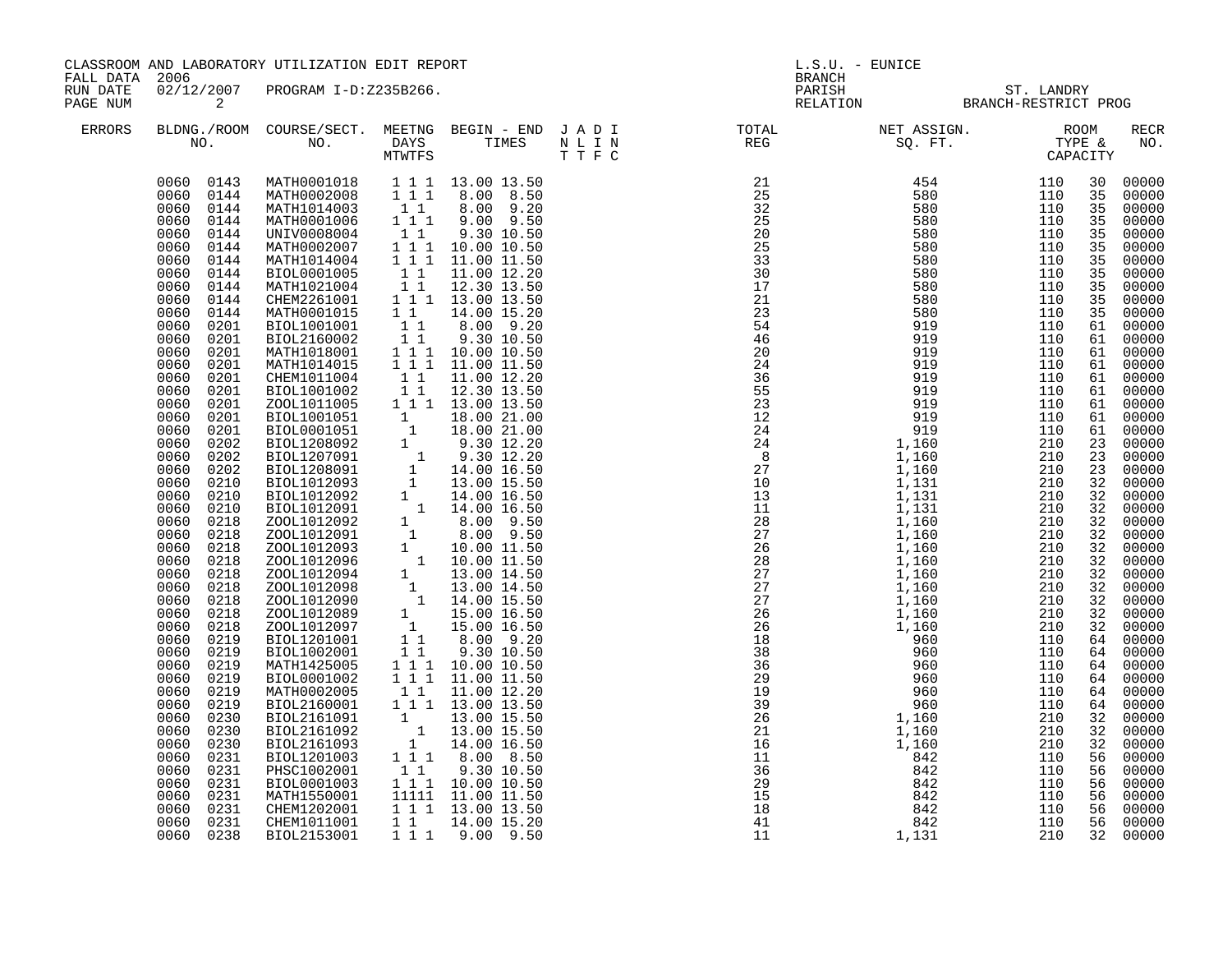| FALL DATA 2006       |                                                                                                                                                                                                                                                                                                                                                                                                                                                                                                                                                                                                                                                                                                                                        | CLASSROOM AND LABORATORY UTILIZATION EDIT REPORT                                                                                                                                                                                                                                                                                                                                                                                                                                                                                                                                                                                                                                                                                                                                                                                                                                                                                                                                                                                                                                                                                                                                                                                 |                                                   |                                                                                                                                                                                                                                                                                                                                                                                                                                                                                                                                                                                                                                                                                                                                                                                                                                                                                                                                                                                                          | $L.S.U.$ - EUNICE<br><b>BRANCH</b> |                                                    |  |                                                                                                                                                                                                                                                                                                          |                                                                                                                                                                                                                                                                                                                                                                                                                                                                            |  |
|----------------------|----------------------------------------------------------------------------------------------------------------------------------------------------------------------------------------------------------------------------------------------------------------------------------------------------------------------------------------------------------------------------------------------------------------------------------------------------------------------------------------------------------------------------------------------------------------------------------------------------------------------------------------------------------------------------------------------------------------------------------------|----------------------------------------------------------------------------------------------------------------------------------------------------------------------------------------------------------------------------------------------------------------------------------------------------------------------------------------------------------------------------------------------------------------------------------------------------------------------------------------------------------------------------------------------------------------------------------------------------------------------------------------------------------------------------------------------------------------------------------------------------------------------------------------------------------------------------------------------------------------------------------------------------------------------------------------------------------------------------------------------------------------------------------------------------------------------------------------------------------------------------------------------------------------------------------------------------------------------------------|---------------------------------------------------|----------------------------------------------------------------------------------------------------------------------------------------------------------------------------------------------------------------------------------------------------------------------------------------------------------------------------------------------------------------------------------------------------------------------------------------------------------------------------------------------------------------------------------------------------------------------------------------------------------------------------------------------------------------------------------------------------------------------------------------------------------------------------------------------------------------------------------------------------------------------------------------------------------------------------------------------------------------------------------------------------------|------------------------------------|----------------------------------------------------|--|----------------------------------------------------------------------------------------------------------------------------------------------------------------------------------------------------------------------------------------------------------------------------------------------------------|----------------------------------------------------------------------------------------------------------------------------------------------------------------------------------------------------------------------------------------------------------------------------------------------------------------------------------------------------------------------------------------------------------------------------------------------------------------------------|--|
| RUN DATE<br>PAGE NUM | $\overline{\mathbf{3}}$                                                                                                                                                                                                                                                                                                                                                                                                                                                                                                                                                                                                                                                                                                                | 02/12/2007 PROGRAM I-D:Z235B266.                                                                                                                                                                                                                                                                                                                                                                                                                                                                                                                                                                                                                                                                                                                                                                                                                                                                                                                                                                                                                                                                                                                                                                                                 |                                                   |                                                                                                                                                                                                                                                                                                                                                                                                                                                                                                                                                                                                                                                                                                                                                                                                                                                                                                                                                                                                          |                                    | PARISH ST. LANDRY<br>RELATION BRANCH-RESTRICT PROG |  |                                                                                                                                                                                                                                                                                                          |                                                                                                                                                                                                                                                                                                                                                                                                                                                                            |  |
| <b>ERRORS</b>        |                                                                                                                                                                                                                                                                                                                                                                                                                                                                                                                                                                                                                                                                                                                                        |                                                                                                                                                                                                                                                                                                                                                                                                                                                                                                                                                                                                                                                                                                                                                                                                                                                                                                                                                                                                                                                                                                                                                                                                                                  |                                                   |                                                                                                                                                                                                                                                                                                                                                                                                                                                                                                                                                                                                                                                                                                                                                                                                                                                                                                                                                                                                          |                                    |                                                    |  |                                                                                                                                                                                                                                                                                                          | RECR<br>NO.                                                                                                                                                                                                                                                                                                                                                                                                                                                                |  |
|                      | 0060<br>0247<br>0060<br>0247<br>0060<br>0247<br>0060<br>0247<br>0060<br>0247<br>0060<br>0247<br>0060<br>0247<br>0060<br>0247<br>0060<br>0301<br>0060<br>0301<br>0060<br>0301<br>0060<br>0301<br>0060<br>0301<br>0060<br>0301<br>0060<br>0301<br>0060<br>0301<br>0060<br>0301<br>0060<br>0301<br>0060<br>0301<br>0060<br>0301<br>0060<br>0302<br>0060<br>0316<br>0060<br>0316<br>0060<br>0317<br>0060<br>0331<br>0060<br>0331<br>0331<br>0060<br>0060<br>0331<br>0060<br>0331<br>0060<br>0343<br>0343<br>0060<br>0060<br>0343<br>0060<br>0343<br>0060<br>0343<br>0063<br>0101<br>0063<br>0101<br>0063<br>0101<br>0063<br>0101<br>0063<br>0101<br>0063<br>0101<br>0063 0101<br>0063<br>0101<br>0063<br>0101<br>0063<br>0101<br>0063 0101 | $\begin{tabular}{cccc} 0.060 & 0.238 & \text{DARY1048001} & 1 1 1 1 1 0.00 10.50 \\ 0.060 & 0.238 & \text{HORT2050001} & 1 1 1 1 1.00 11.50 \\ 0.060 & 0.238 & \text{BIOL9999091} & 1 14.00 14.50 \\ 0.060 & 0.238 & \text{AGRI1001001} & 1 14.00 14.50 \\ 0.060 & 0.246 & \text{BIOL2500001$<br>BIOL0001001<br>MATH1021003<br>MATH0002002<br>CHEM1011002<br>BIOL1201002<br>MATH1014017<br>MATH1014012<br>MATH1022001<br>MATH1014016<br>MATH1014014<br>MATH1425001<br>MATH1425003<br>MATH1014007<br>MATH1014013<br>MATH1425004<br>MATH1014006<br>MATH1014009<br>MATH0001008<br>MATH0001009<br>MATH1018051<br>CHEM2361091<br>CHEM1212092<br>CHEM1212091 1 1 14.00 16.50<br>HORT9999091 1 14.00 15.50<br>FSCI2100001 1 8.00 9.20<br>FOSC2238001 1 9.30 10.50<br>FSCI1001001 1 1 10.00 10.50<br>FOSC2230001 1 1 12.00 13.20<br>FOSC2232051 1 18.00 21.00<br>PHSC1001001 1 1 9.00 9.50<br>PHYS1001001<br>PHYS2001001<br>PHYS1001002<br>PHYS2108091 1 14.00 16.50<br>ENGL0001009 1 1 1 8.00 8.50<br>CMST1060002<br>UNIV0008002<br>ENGL1002073<br>ENGL2002001<br>POLS2060001<br>ENGL0001008 1 1 1 11.00 11.50<br>CJ 2133001 1 1 11.00 12.20<br>HNRS2001001 1 12.00 12.50<br>ENGL1002007 1 1 12.30 13.50<br>ENGL2020001 1 1 13.00 13.50 | 11<br>$\begin{smallmatrix}1\1\1\end{smallmatrix}$ | $\begin{array}{rrrr} 1 & 1 & 3.00 & 8.50 \\ 1 & 1 & 8.00 & 9.20 \end{array}$<br>1 1 1 9.00 9.50<br>9.30 10.50<br>1 1 1 10.00 10.50<br>1 1 1 11.00 11.50<br>$\begin{bmatrix} 1 & 1 & 11.00 & 12.20 \\ 1 & 1 & 12.30 & 13.50 \end{bmatrix}$<br>1 1 1 8.00 8.50<br>$1 \t1 \t8.00 \t9.20$<br>$1 \t1 \t1 \t9.00 \t9.50$<br>$\begin{array}{cccc} 1 & 1 & 9.30 & 10.50 \\ 1 & 1 & 1 & 10.00 & 10.50 \end{array}$<br>1 1 1 11.00 11.50<br>$\begin{array}{rrrr} 1 & 1 & 11.00 & 12.20 \\ 1 & 1 & 12.30 & 13.50 \\ 1 & 1 & 13.00 & 13.50 \end{array}$<br>1 1 14.00 15.20<br>$\begin{array}{cccc} 1 & 1 & 14.00 & 15.20 \\ 1 & 1 & 16.30 & 17.50 \end{array}$<br>14.00 16.50<br>14.00 16.50<br>$\begin{array}{rrrr} 1 & 1 & 9.30 & 10.50 \\ 1 & 1 & 12.30 & 13.50 \\ 1 & 1 & 14.00 & 15.20 \end{array}$<br>$\begin{bmatrix} 1 & 1 \\ 1 & 1 \end{bmatrix}$ 8.00 9.20<br>1 1 1 9.00 9.50<br>$\begin{array}{rrrr} 1 & 0.00 & 12.00 & 1 \\ 1 & 9.30 & 10.50 & 1 \\ 1 & 9.30 & 10.50 & \end{array}$<br>1 1 1 10.00 10.50 |                                    |                                                    |  | 32<br>32<br>32<br>32<br>32<br>32<br>57<br>57<br>57<br>57<br>57<br>57<br>57<br>57<br>43<br>43<br>43<br>43<br>43<br>43<br>43<br>43<br>43<br>43<br>43<br>43<br>32<br>32<br>32<br>18<br>20<br>20<br>20<br>20<br>20<br>30<br>30<br>30<br>30<br>30<br>40<br>40<br>40<br>40<br>40<br>40<br>40<br>40<br>40<br>40 | 00000<br>00000<br>00000<br>00000<br>00000<br>00000<br>00000<br>00000<br>00000<br>00000<br>00000<br>00000<br>00000<br>00000<br>00000<br>00000<br>00000<br>00000<br>00000<br>00000<br>00000<br>00000<br>00000<br>00000<br>00000<br>00000<br>00000<br>00000<br>00000<br>00000<br>00000<br>00000<br>00000<br>00000<br>00000<br>00000<br>00000<br>00000<br>00000<br>00000<br>00000<br>00000<br>00000<br>00000<br>00000<br>00000<br>00000<br>00000<br>00000<br>00000<br>40 00000 |  |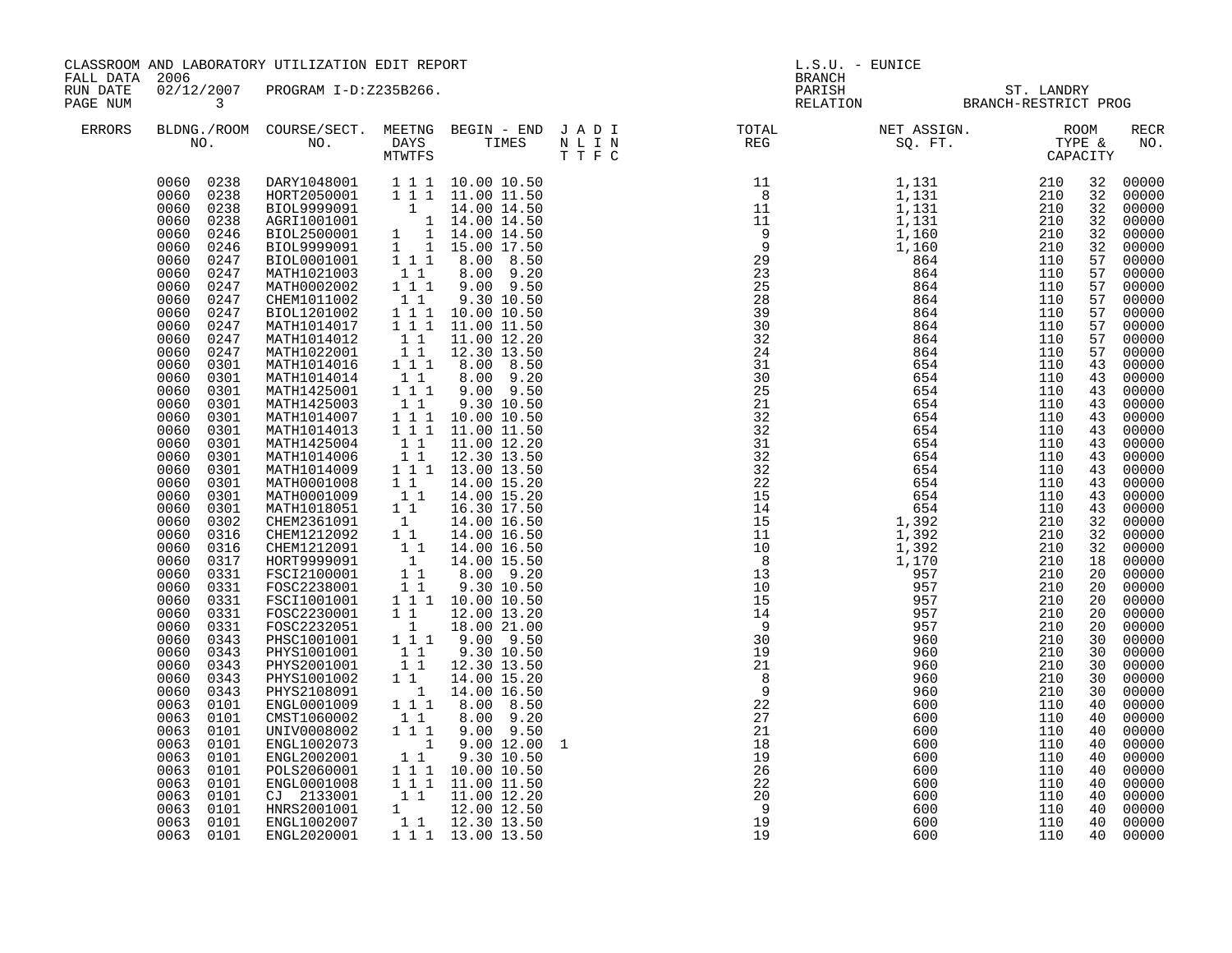| FALL DATA 2006       |                                                                                                                                                                                                                                                                                                                                                                                                                                                                                                                                                                                                                                                                                                                                               | CLASSROOM AND LABORATORY UTILIZATION EDIT REPORT                                                                                                                                                                                                                                                                                                                                                                                                                                                                                                                                                                                                                                                                                                                                                                                                                                                                                                                                                                                                                                          |                                  |                                                                                                                                                                                                                                                                                                                                                                                                                                                                                                                                                                                                                                                                                                                                                                                                                                            | L.S.U. - EUNICE<br><b>BRANCH</b> |  |                                                    |                                                                                                                                                                                                                                                |                                                                                                                                                                                                                                                                                                                                                                                                                                                                                                                                                                 |
|----------------------|-----------------------------------------------------------------------------------------------------------------------------------------------------------------------------------------------------------------------------------------------------------------------------------------------------------------------------------------------------------------------------------------------------------------------------------------------------------------------------------------------------------------------------------------------------------------------------------------------------------------------------------------------------------------------------------------------------------------------------------------------|-------------------------------------------------------------------------------------------------------------------------------------------------------------------------------------------------------------------------------------------------------------------------------------------------------------------------------------------------------------------------------------------------------------------------------------------------------------------------------------------------------------------------------------------------------------------------------------------------------------------------------------------------------------------------------------------------------------------------------------------------------------------------------------------------------------------------------------------------------------------------------------------------------------------------------------------------------------------------------------------------------------------------------------------------------------------------------------------|----------------------------------|--------------------------------------------------------------------------------------------------------------------------------------------------------------------------------------------------------------------------------------------------------------------------------------------------------------------------------------------------------------------------------------------------------------------------------------------------------------------------------------------------------------------------------------------------------------------------------------------------------------------------------------------------------------------------------------------------------------------------------------------------------------------------------------------------------------------------------------------|----------------------------------|--|----------------------------------------------------|------------------------------------------------------------------------------------------------------------------------------------------------------------------------------------------------------------------------------------------------|-----------------------------------------------------------------------------------------------------------------------------------------------------------------------------------------------------------------------------------------------------------------------------------------------------------------------------------------------------------------------------------------------------------------------------------------------------------------------------------------------------------------------------------------------------------------|
| RUN DATE<br>PAGE NUM | $\overline{4}$                                                                                                                                                                                                                                                                                                                                                                                                                                                                                                                                                                                                                                                                                                                                |                                                                                                                                                                                                                                                                                                                                                                                                                                                                                                                                                                                                                                                                                                                                                                                                                                                                                                                                                                                                                                                                                           | 02/12/2007 PROGRAM I-D:Z235B266. |                                                                                                                                                                                                                                                                                                                                                                                                                                                                                                                                                                                                                                                                                                                                                                                                                                            |                                  |  | PARISH ST. LANDRY<br>RELATION BRANCH-RESTRICT PROG |                                                                                                                                                                                                                                                |                                                                                                                                                                                                                                                                                                                                                                                                                                                                                                                                                                 |
| ERRORS               |                                                                                                                                                                                                                                                                                                                                                                                                                                                                                                                                                                                                                                                                                                                                               |                                                                                                                                                                                                                                                                                                                                                                                                                                                                                                                                                                                                                                                                                                                                                                                                                                                                                                                                                                                                                                                                                           |                                  |                                                                                                                                                                                                                                                                                                                                                                                                                                                                                                                                                                                                                                                                                                                                                                                                                                            |                                  |  |                                                    |                                                                                                                                                                                                                                                | RECR<br>NO.                                                                                                                                                                                                                                                                                                                                                                                                                                                                                                                                                     |
| 8                    | 0063<br>0107<br>0063 0108<br>0063<br>0108<br>0063<br>0108<br>0063<br>0108<br>0063<br>0108<br>0063<br>0108<br>0063<br>0108<br>0063<br>0108<br>0063<br>0108<br>0063<br>0108<br>0063<br>0110<br>0063<br>0110<br>0063<br>0110<br>0063<br>0110<br>0063<br>0112<br>0063<br>0112<br>0063<br>0112<br>0063<br>0112<br>0063<br>0112<br>0063 0112<br>0063 0112<br>0063<br>0112<br>0063<br>0112<br>0063<br>0113<br>0063<br>0113<br>0063<br>0113<br>0063<br>0113<br>0063<br>0113<br>0063<br>0113<br>0063<br>0113<br>0063<br>0113<br>0063<br>0113<br>0063<br>0113<br>0063<br>0113<br>0063<br>0201<br>0063<br>0201<br>0063<br>0201<br>0063<br>0201<br>0063<br>0203<br>0063<br>0203<br>0063<br>0203<br>0063<br>0203<br>0063<br>0203<br>0063 0203<br>0063 0203 | $\begin{array}{cccc} 0063 & 0101 & \textrm{CMST1060004} & 1 & 1 & 14.00 & 15.20 \\ 0063 & 0101 & \textrm{EDC12020001} & 1 & 1 & 15.30 & 16.50 \\ 0063 & 0103 & \textrm{UNIV1000001} & 1 & 1 & 10.00 & 10.50 \\ 0063 & 0103 & \textrm{CJ} & 2920051 & 1 & 18.00 & 21.00 \\ 0063 & 0107 & \textrm{ART} & $<br>ART 2050001 1 1 13.00 15.00<br>ENGL1001003 1 1 1 8.00 8.50<br>HIST1001001<br>$\begin{tabular}{l cccc} \texttt{HIST1001001} & 1 & 1 & 1 & 9.00 & 9.50 \\ \texttt{BIOL1001072} & 1 & 9.00 & 12.00 \\ \texttt{BADM1001002} & 1 & 1 & 10.00 & 10.50 \\ \texttt{ZOOL1011004} & 1 & 1 & 11.00 & 11.50 \\ \texttt{ART 1440001} & 1 & 1 & 12.30 & 13.50 \\ \texttt{ORT 1440002} & 1 & 1 & 12.30 & 13.50 \\ \$<br>ACCT1001001<br>OIS 2200072<br>CPS 1001005<br>ACCT1001002<br>OIS 2000001<br>OIS 2000002<br>ENGL0001051<br>BADM2002051<br>CPS 1001004<br>ISDS2100001<br>FIN 2020073<br>ENGL1001007<br>CPS 1001003<br>ISDS2000001<br>CSC 1011002<br>GIS 2000001<br>CPS 1001008<br>CPS 1001006<br>CPS 1001051<br>CSC 2210001<br>CSC 2230001<br>CSC 2240001<br>CSC 2250001<br>OIS 2800002 |                                  | 1 1 1 9.00 9.50<br>$\begin{array}{rrrr} 1 & 1 & 8.00 & 9.20 \\ 1 & 9.00 & 12.00 \\ 1 & 9.30 & 10.50 \end{array}$<br>$\begin{array}{rrrr} 1 & 1 & 10.00 & 10.50 \ 1 & 1 & 11.00 & 11.50 \ 1 & 1 & 12.30 & 13.50 \end{array}$<br>$\begin{array}{rrrr} 1 & 18.00 & 21.00 \ 1 & 18.00 & 21.00 \ 1 & 1 & 8.00 & 9.20 \ 1 & 1 & 9.00 & 9.50 \end{array}$<br>$\begin{array}{rrrr} 1 & 9.00 & 12.00 \\ 1 & 9.30 & 10.50 \\ 1 & 1 & 10.00 & 10.50 \end{array}$<br>1 1 1 11.00 11.50<br>$\begin{array}{rrrr} 1 & 1 & 11.00 & 12.20 \\ 1 & 1 & 1 & 12.00 & 12.50 \end{array}$<br>1 1 1 12.30 13.50<br>1 1 1 1 13.00 13.50<br>$\begin{array}{rrrr} 1 & 18.00 & 21.00 \\ 1 & 18.00 & 21.00 \\ 1 & 9.30 & 10.50 \end{array}$<br>1 1 1 10.00 10.50<br>1 1 1 12.00 12.50<br>$\begin{array}{rrrr} 1 & 1 & 12.30 & 13.50 \\ 1 & 1 & 8.00 & 9.20 \end{array}$ |                                  |  |                                                    | 40<br>- 40<br>25<br>25<br>40<br>40<br>60<br>60<br>60<br>60<br>60<br>60<br>60<br>60<br>60<br>60<br>20<br>20<br>20<br>24<br>24<br>30<br>30<br>30<br>30<br>30<br>30<br>30<br>30<br>30<br>30<br>30<br>30<br>30<br>30<br>30<br>30<br>30<br>30<br>30 | 00000<br>00000<br>00000<br>00000<br>00000<br>00000<br>00000<br>$00000$<br>$00000$<br>00000<br>00000<br>00000<br>00000<br>00000<br>00000<br>00000<br>00000<br>00000<br>00000<br>20 00000<br>24 00000<br>24 00000<br>00000<br>24 00000<br>$\begin{bmatrix} 24 & 00000 \\ 24 & 00000 \end{bmatrix}$<br>00000<br>24 00000<br>24 00000<br>$\frac{21}{30}$ 00000<br>30 00000<br>00000<br>00000<br>00000<br>00000<br>00000<br>00000<br>00000<br>00000<br>00000<br>00000<br>00000<br>00000<br>00000<br>00000<br>$00000$<br>00000<br>00000<br>00000<br>00000<br>30 00000 |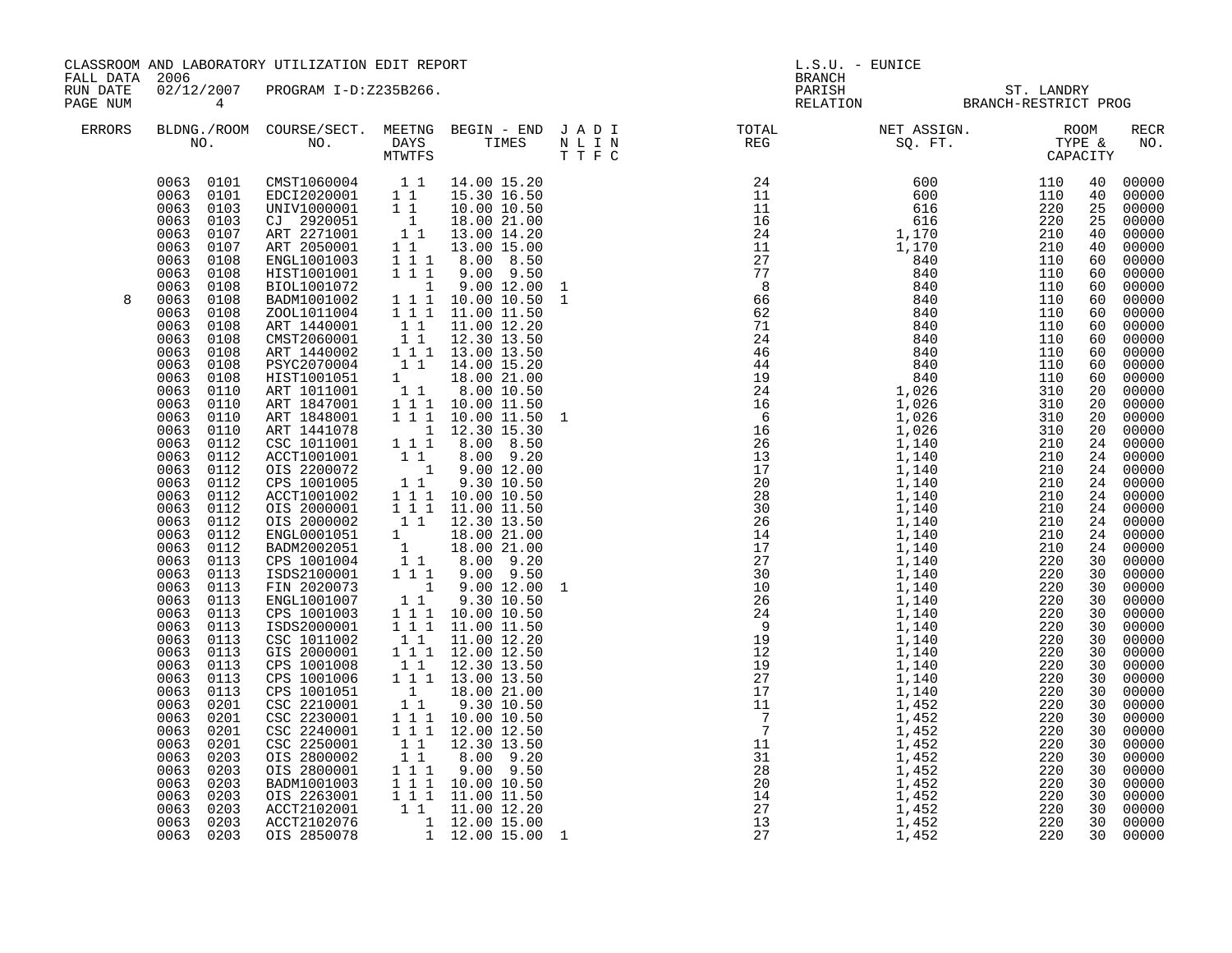| FALL DATA 2006       |                                                                                                                                                                                                                                                                                                                                                                                                                                                                                                                                                                                                                                                                                                                                                              |                                                                                                                                                                                                                                                                                                                                                                                                                                                                                                                                                                                                                                                                                                                                                                                                                                                                                                                                                                            | CLASSROOM AND LABORATORY UTILIZATION EDIT REPORT              |                                                                                                                                                                                                                                                                                                                                                                                                                                                                                                                                                                                                                                                                                                                                                                                                                                                                                                                                                                                                                                                                                                                                                                                                                                                                                                                                                              |  | <b>BRANCH</b>                                                                                                                                                                                                                                                                                                                                                                                                                                  | L.S.U. - EUNICE |                                                    |                                                                                                                                                                                                                                                                |                                                                                                                                                                                                                                                                                                                                                                                                                                                                                     |  |
|----------------------|--------------------------------------------------------------------------------------------------------------------------------------------------------------------------------------------------------------------------------------------------------------------------------------------------------------------------------------------------------------------------------------------------------------------------------------------------------------------------------------------------------------------------------------------------------------------------------------------------------------------------------------------------------------------------------------------------------------------------------------------------------------|----------------------------------------------------------------------------------------------------------------------------------------------------------------------------------------------------------------------------------------------------------------------------------------------------------------------------------------------------------------------------------------------------------------------------------------------------------------------------------------------------------------------------------------------------------------------------------------------------------------------------------------------------------------------------------------------------------------------------------------------------------------------------------------------------------------------------------------------------------------------------------------------------------------------------------------------------------------------------|---------------------------------------------------------------|--------------------------------------------------------------------------------------------------------------------------------------------------------------------------------------------------------------------------------------------------------------------------------------------------------------------------------------------------------------------------------------------------------------------------------------------------------------------------------------------------------------------------------------------------------------------------------------------------------------------------------------------------------------------------------------------------------------------------------------------------------------------------------------------------------------------------------------------------------------------------------------------------------------------------------------------------------------------------------------------------------------------------------------------------------------------------------------------------------------------------------------------------------------------------------------------------------------------------------------------------------------------------------------------------------------------------------------------------------------|--|------------------------------------------------------------------------------------------------------------------------------------------------------------------------------------------------------------------------------------------------------------------------------------------------------------------------------------------------------------------------------------------------------------------------------------------------|-----------------|----------------------------------------------------|----------------------------------------------------------------------------------------------------------------------------------------------------------------------------------------------------------------------------------------------------------------|-------------------------------------------------------------------------------------------------------------------------------------------------------------------------------------------------------------------------------------------------------------------------------------------------------------------------------------------------------------------------------------------------------------------------------------------------------------------------------------|--|
| RUN DATE<br>PAGE NUM | 5                                                                                                                                                                                                                                                                                                                                                                                                                                                                                                                                                                                                                                                                                                                                                            | 02/12/2007 PROGRAM I-D:Z235B266.                                                                                                                                                                                                                                                                                                                                                                                                                                                                                                                                                                                                                                                                                                                                                                                                                                                                                                                                           |                                                               |                                                                                                                                                                                                                                                                                                                                                                                                                                                                                                                                                                                                                                                                                                                                                                                                                                                                                                                                                                                                                                                                                                                                                                                                                                                                                                                                                              |  |                                                                                                                                                                                                                                                                                                                                                                                                                                                |                 | PARISH ST. LANDRY<br>RELATION BRANCH-RESTRICT PROG |                                                                                                                                                                                                                                                                |                                                                                                                                                                                                                                                                                                                                                                                                                                                                                     |  |
| <b>ERRORS</b>        |                                                                                                                                                                                                                                                                                                                                                                                                                                                                                                                                                                                                                                                                                                                                                              |                                                                                                                                                                                                                                                                                                                                                                                                                                                                                                                                                                                                                                                                                                                                                                                                                                                                                                                                                                            |                                                               |                                                                                                                                                                                                                                                                                                                                                                                                                                                                                                                                                                                                                                                                                                                                                                                                                                                                                                                                                                                                                                                                                                                                                                                                                                                                                                                                                              |  | $\begin{tabular}{lllllllllllllllllllll} \textsc{BLONG.} \textsc{F100M.} & \textsc{CUIRSE/SECT.} & \textsc{METNG.} & \textsc{BEGIN - END.} & \textsc{J A D I} & \textsc{DTAT} & \textsc{NTGTL} & \textsc{NET ASSIGN.} & \textsc{ROOM} \\ \textsc{NO.} & \textsc{NO.} & \textsc{DAYS} & \textsc{TIMES} & \textsc{N L I N} & \textsc{REG} & \textsc{SG. FT.} & \textsc{CTP2} & \textsc{CAPACITY} \\ & \textsc{MTVTFS} & \textsc{T T F C} & \text$ |                 |                                                    |                                                                                                                                                                                                                                                                | RECR<br>NO.                                                                                                                                                                                                                                                                                                                                                                                                                                                                         |  |
|                      | 0063<br>0204<br>0063<br>0204<br>0063<br>0204<br>0063<br>0204<br>0063<br>0204<br>0063<br>0204<br>0063<br>0204<br>0063<br>0204<br>0063<br>0204<br>0063<br>0204<br>0063<br>0204<br>0063<br>0204<br>0063<br>0206<br>0063<br>0206<br>0063<br>0206<br>0063<br>0206<br>0063<br>0206<br>0063<br>0206<br>0063<br>0206<br>0063<br>0206<br>0063<br>0208<br>0063<br>0208<br>0063<br>0208<br>0208<br>0063<br>0063<br>0208<br>0063<br>0208<br>0063<br>0208<br>0063<br>0210<br>0063<br>0210<br>0063<br>0210<br>0063<br>0210<br>0063<br>0210<br>0063<br>0210<br>0063<br>0210<br>0063<br>0210<br>0063<br>0211<br>0063<br>0211<br>0063<br>0211<br>0063<br>0211<br>0063<br>0211<br>0063<br>0212<br>0063<br>0212<br>0063<br>0212<br>0063<br>0212<br>0063<br>0212<br>0063<br>0212 | $\begin{array}{cccc} 0063 & 0203 & 015 & 2900001 & 1 & 1 & 12.30 & 13.50 \\ 0063 & 0203 & 0203 & 01053 & 1 & 18.00 & 21.00 \\ 0063 & 0204 & 020000000 & 1 & 1 & 1 & 8.00 & 8.50 \\ 0063 & 0204 & 01001 & 1 & 1 & 9.00 & 9.50 \\ \end{array}$<br>CMST2060072<br>FIN 2259071<br>CMST2060003<br>HIST1002001<br>CMST2061001<br>SOCL2001001<br>ECON2010077<br>GEOG1001001<br>PSYC2070001<br>MGMT2999051<br>BADM2001051<br>MUS 1751051<br>ENGL1003001<br>CJ 2131001<br>PRLG1001001<br>ENGL1002001<br>UNIV0005011<br>BADM2601001 11 12.30 13.50<br>ENGL0001018<br>MATH0002051<br>EDCI1000003<br>EDUC2920071<br>EDCI1000001<br>EDCI2700001<br>EDCI2025001<br>EDCI1000002<br>EDCI2027001<br>UNIV0005001<br>CMST2010071<br>UNIV0005007<br>UNIV0005003<br>CJ 2212001<br>UNIV0005008<br>ENGL0001001<br>UNIV0005051<br>PRLG2131001<br>PRLG2130001<br>PRLG2990001<br>PRLG2230051<br>PRLG2129051<br>CMST1060003<br>ENGL1001019<br>CJ 1107001<br>ENGL1001011<br>ENGL0001019<br>ENGL1001018 | $1\quad1$<br>$1\quad1$<br>$\overline{1}$ $\overline{1}$<br>11 | $\begin{array}{rrrr} - & 1 & 9.00 & 12.00 & 1 \ 1 & 9.00 & 12.00 & 1 \ 1 & 9.30 & 10.50 & \end{array}$<br>1 1 1 10.00 10.50<br>1 1 1 11.00 11.50<br>$\begin{array}{rrrr} 1 & 1 & 11.00 & 12.20 \ 1 & 12.00 & 15.00 \ 1 & 1 & 12.30 & 13.50 \ 1 & 1 & 14.00 & 15.20 \end{array}$<br>$1 \t 17.30 \t 20.30 \t 1 \t 17.30 \t 20.30 \t 1 \t 18.00 \t 21.00 \t 1 \t 1 \t 8.00 \t 9.20 \t 1 \t 1 \t 9.30 \t 10.50 \t 1 \t 1 \t 9.30 \t 10.50$<br>1 1 1 10.00 10.50<br>1 1 1 11.00 11.50<br>1 1 1 12.00 12.50<br>1 1 1 1 13.00 13.50<br>$\begin{array}{rrrr} 1 & 1 & 16.30 & 17.50 \\ 1 & 1 & 1 & 8.00 & 8.50 \\ \end{array}$<br>$\begin{array}{rrrr} 1 & 9.00 & 12.00 \\ 1 & 1 & 9.30 & 10.50 \end{array}$<br>1 1 1 10.00 10.50<br>11.00 12.50<br>13.00 14.20<br>16.30 18.20<br>1 1 1 8.00 8.50<br>$\begin{array}{rrrr} 1 & 1 & 0.00 & 0.00 \\ 1 & 9.00 & 12.00 \\ 1 & 1 & 9.30 & 10.50 \end{array}$<br>$\begin{array}{rrrr} 1 & 1 & 10.00 & 10.50 \\ 1 & 1 & 11.00 & 11.50 \end{array}$<br>$\begin{bmatrix} 1 & 1 & 11.00 & 12.20 \\ 1 & 1 & 12.30 & 13.50 \end{bmatrix}$<br>1 1 16.30 17.50<br>1 1 1 11.00 11.50<br>$\begin{bmatrix} 1 & 1 & 11.00 & 12.20 \ 1 & 13.00 & 16.00 \ 1 & 18.00 & 21.00 \ 1 & 18.00 & 21.00 \ \end{bmatrix}$<br>$1\ 1\ 1\ 8.00\ 8.50$<br>$1\ 1\ 8.00\ 9.20$<br>1 1 1 9.00 9.50<br>9.30 10.50<br>1 1 1 10.00 10.50<br>1 1 1 11.00 11.50 |  | $\begin{array}{cccc} \text{R} & \text{R} & \text{R} & \text{R} & \text{Gyr} \\ \text{R} & \text{R} & \text{R} & \text{Gyr} \\ \text{R} & \text{R} & \text{R} & \text{Gyr} \\ \text{R} & \text{R} & \text{R} & \text{Gyr} \\ \text{R} & \text{R} & \text{R} & \text{Gyr} \\ \text{R} & \text{R} & \text{R} & \text{Gyr} \\ \text{R} & \text{R} & \text{R} & \text{Gyr} \\ \text{R} & \text{R} & \text{R} & \text{Gyr} \\ \text{R} & \$          |                 |                                                    | 30<br>30<br>64<br>64<br>64<br>64<br>64<br>64<br>64<br>35<br>35<br>35<br>35<br>35<br>35<br>35<br>35<br>51<br>51<br>51<br>51<br>51<br>51<br>51<br>25<br>25<br>25<br>25<br>25<br>25<br>25<br>25<br>42<br>42<br>42<br>42<br>42<br>50<br>50<br>50<br>50<br>50<br>50 | 00000<br>00000<br>00000<br>00000<br>64 00000<br>00000<br>64 00000<br>64 00000<br>64 00000<br>00000<br>00000<br>64 00000<br>64 00000<br>00000<br>64 00000<br>00000<br>00000<br>00000<br>00000<br>00000<br>00000<br>00000<br>00000<br>00000<br>00000<br>00000<br>00000<br>00000<br>00000<br>00000<br>00000<br>00000<br>00000<br>00000<br>00000<br>00000<br>00000<br>00000<br>00000<br>00000<br>00000<br>00000<br>00000<br>00000<br>00000<br>00000<br>00000<br>00000<br>00000<br>00000 |  |
|                      | 0063 0212                                                                                                                                                                                                                                                                                                                                                                                                                                                                                                                                                                                                                                                                                                                                                    | ENGL1002002                                                                                                                                                                                                                                                                                                                                                                                                                                                                                                                                                                                                                                                                                                                                                                                                                                                                                                                                                                |                                                               | 1 1 11.00 12.20                                                                                                                                                                                                                                                                                                                                                                                                                                                                                                                                                                                                                                                                                                                                                                                                                                                                                                                                                                                                                                                                                                                                                                                                                                                                                                                                              |  |                                                                                                                                                                                                                                                                                                                                                                                                                                                |                 | 210                                                | 50                                                                                                                                                                                                                                                             | 00000                                                                                                                                                                                                                                                                                                                                                                                                                                                                               |  |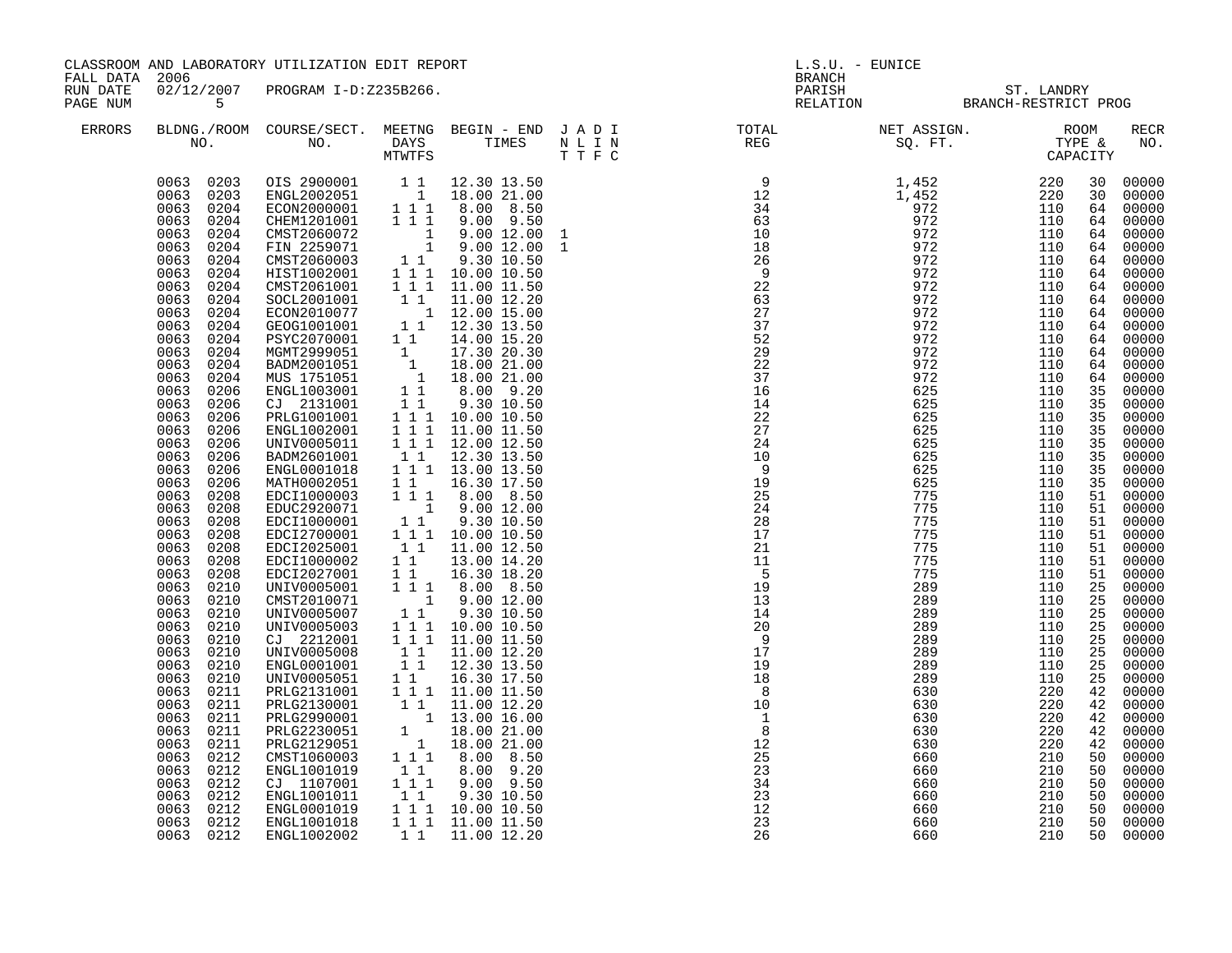| CLASSROOM AND LABORATORY UTILIZATION EDIT REPORT<br>FALL DATA 2006 |                                                                                                                                                                                                                                                                                                                                                                                                                                                                                                                                                                                                                                                                                                         |                                                                                                                                                                                                                                                                                                                                                                                                                                                                                                                                                                                                                                                                                                                                                                                                                                                                                                                                                                                                                                                                                                                                                                                                                                                                                                                                                                                                |  |                                                                                                                                                                                                                                                                                                                                                                                                                                                                                                                                                                                                       | <b>BRANCH</b> | L.S.U. - EUNICE                                                                                                                                                                                                                                                     |                                                    |                                                                                                                                                                                                                                                                              |                                                                                                                                                                                                                                                                                                                                                                                                                                                                                          |
|--------------------------------------------------------------------|---------------------------------------------------------------------------------------------------------------------------------------------------------------------------------------------------------------------------------------------------------------------------------------------------------------------------------------------------------------------------------------------------------------------------------------------------------------------------------------------------------------------------------------------------------------------------------------------------------------------------------------------------------------------------------------------------------|------------------------------------------------------------------------------------------------------------------------------------------------------------------------------------------------------------------------------------------------------------------------------------------------------------------------------------------------------------------------------------------------------------------------------------------------------------------------------------------------------------------------------------------------------------------------------------------------------------------------------------------------------------------------------------------------------------------------------------------------------------------------------------------------------------------------------------------------------------------------------------------------------------------------------------------------------------------------------------------------------------------------------------------------------------------------------------------------------------------------------------------------------------------------------------------------------------------------------------------------------------------------------------------------------------------------------------------------------------------------------------------------|--|-------------------------------------------------------------------------------------------------------------------------------------------------------------------------------------------------------------------------------------------------------------------------------------------------------------------------------------------------------------------------------------------------------------------------------------------------------------------------------------------------------------------------------------------------------------------------------------------------------|---------------|---------------------------------------------------------------------------------------------------------------------------------------------------------------------------------------------------------------------------------------------------------------------|----------------------------------------------------|------------------------------------------------------------------------------------------------------------------------------------------------------------------------------------------------------------------------------------------------------------------------------|------------------------------------------------------------------------------------------------------------------------------------------------------------------------------------------------------------------------------------------------------------------------------------------------------------------------------------------------------------------------------------------------------------------------------------------------------------------------------------------|
| RUN DATE<br>PAGE NUM                                               | $\overline{6}$                                                                                                                                                                                                                                                                                                                                                                                                                                                                                                                                                                                                                                                                                          | 02/12/2007 PROGRAM I-D:Z235B266.                                                                                                                                                                                                                                                                                                                                                                                                                                                                                                                                                                                                                                                                                                                                                                                                                                                                                                                                                                                                                                                                                                                                                                                                                                                                                                                                                               |  |                                                                                                                                                                                                                                                                                                                                                                                                                                                                                                                                                                                                       |               |                                                                                                                                                                                                                                                                     | PARISH ST. LANDRY<br>RELATION BRANCH-RESTRICT PROG |                                                                                                                                                                                                                                                                              |                                                                                                                                                                                                                                                                                                                                                                                                                                                                                          |
| <b>ERRORS</b>                                                      |                                                                                                                                                                                                                                                                                                                                                                                                                                                                                                                                                                                                                                                                                                         |                                                                                                                                                                                                                                                                                                                                                                                                                                                                                                                                                                                                                                                                                                                                                                                                                                                                                                                                                                                                                                                                                                                                                                                                                                                                                                                                                                                                |  |                                                                                                                                                                                                                                                                                                                                                                                                                                                                                                                                                                                                       |               | BLDNG./ROOM COURSE/SECT. MEETNG BEGIN – END JADI TOTAL MET ASSIGN. NO ROOM NO. DAYS TIMES NLIN REG SQ.FT. TYPE & CAPACITY                                                                                                                                           |                                                    |                                                                                                                                                                                                                                                                              | <b>RECR</b><br>NO.                                                                                                                                                                                                                                                                                                                                                                                                                                                                       |
| 3<br>3                                                             | 0063<br>0216<br>0063 0218<br>0063<br>0218<br>0063<br>0218<br>0063<br>0218<br>0063 0218<br>0063<br>0218<br>0063<br>0218<br>0063<br>0218<br>0063 0218<br>0063 0232<br>0063<br>0232<br>0063<br>0232<br>0063<br>0232<br>0063<br>0232<br>0063<br>0232<br>0063<br>0232<br>0063<br>0232<br>0063 0232<br>0063 0238<br>0063<br>0238<br>0063<br>0238<br>0063 0238<br>0063 0238<br>0063<br>0238<br>0063<br>0238<br>0063<br>0238<br>0063<br>0238<br>0063<br>0238<br>0063<br>0238<br>0063<br>0238<br>0064 0101<br>0064 0113<br>0064 0113<br>0064 0113<br>0064 0113<br>0064 0113<br>0064 0113<br>0064 0113<br>0064 0113<br>0064 0113<br>0064 0113<br>0064<br>0113<br>0064 0113<br>0064 0113<br>0064 0117<br>0064 0117 | $\begin{array}{cccc} 0063 & 0212 & \text{ENGL1001010} & 1 & 1 & 1 & 13.00 & 13.50 \\ 0063 & 0216 & \text{CPS 1001001} & 1 & 1 & 1 & 8.00 & 8.50 \\ 0063 & 0216 & \text{ECON1050001} & 1 & 1 & 8.00 & 9.20 \\ \end{array}$<br>CPS 1001002<br>PSYC2060001<br>MKTG2423001<br>SOCL2001002<br>MGMT2260001<br>MKTG2994001<br>ENGL2027001<br>POLS2051001<br>PSYC2076001<br>CMST1060051<br>ENGL0001007<br>ENGL2072073<br>ECON2030001<br>UNIV0005002<br>CMST2010001<br>CMST2060002<br>UNIV0005009 1 1 1 12.00 12.50<br>BADM1001001 1 1 12.30 13.50<br>PSYC2001001 1 1 13.00 13.50<br>ACCT2101001 1 1 9.00 9.50<br>PSYC2070072<br>ENGL0001005<br>CJ 2132001<br>ACCT2001001<br>ACCT2001001 1 1 1 1.00 11.50<br>CMST1060006 1 1 11.00 12.20<br>ACCT2001002 1 1 12.30 13.50<br>PSYC2000001 1 1 13.00 13.50<br>PSYC2000001 1 1 13.00 13.50<br>PDC12025002 1 1 17.30 20.30<br>OIS 1605051 1 17.30 20.30<br>OIS 1615051 1 17.30<br>HPRE1146003<br>HPRE1146003 1 1 1 10.00 10.50<br>HPRE1146001 1 1 1 10.00 10.50<br>HPRE1142002 1 1 1 12.00 12.50 1<br>HPRE1242003 1 1 1 12.00 12.50 1<br>HPRE1242003 1 1 12.30 13.50<br>HPRE1224001 1 1 12.30 13.50<br>HPRE1224001 1 1 12.30 13.50<br>HPRE1500001<br>HPRE1146051 11 18.00 19.30<br>HPRE1246051 11 18.00 19.30<br>HPRE1246051 11 18.00 19.30 1<br>HPRE1242053 111 18.00 19.30 1<br>HPRE1242053 111 18.00 19.30 1<br>HPRE1142003 11 7.20<br>HPRE1242001 11 7.20 |  | 1 1 1 9.00 9.50<br>$1 1 1 8.00 8.50$<br>$1 1 1 9.00 9.50$<br>1 1 9.30 10.50<br>1 1 1 10.00 10.50<br>$1\overline{1}$ $\overline{1}$ $\overline{11.00}$ $\overline{11.50}$<br>1 1 11.00 12.20<br>$\begin{array}{rrrr} 1 & 1 & 1.3 & 0 & 13 & .50 \ 1 & 1 & 1 & 14 & .00 & 15 & .20 \ 1 & 1 & 14 & .00 & 15 & .20 \ 1 & 1 & 1 & 9 & .00 & 9 & .50 \ \end{array}$<br>1 1 1 10.00 10.50<br>1 1 1 11.00 11.50<br>1 1 11.00 12.20<br>$\begin{array}{rrrr} 1 & 1 & 9.00 & 12.00 \ 1 & 1 & 9.30 & 10.50 \ 1 & 1 & 10.00 & 10.50 \ 1 & 1 & 11.00 & 11.50 \end{array}$<br>1 1 1 10.00 10.50<br>1 1 1 15.30 17.30 |               | $\begin{smallmatrix} 1.751 & 0.0000 & 0.00000 & 0.00000 & 0.00000 & 0.00000 & 0.00000 & 0.00000 & 0.00000 & 0.00000 & 0.00000 & 0.00000 & 0.00000 & 0.00000 & 0.00000 & 0.00000 & 0.00000 & 0.00000 & 0.00000 & 0.00000 & 0.00000 & 0.00000 & 0.00000 & 0.00000 & $ |                                                    | 20<br>20<br>20<br>76<br>76<br>76<br>76<br>76<br>76<br>76<br>76<br>57<br>57<br>57<br>57<br>57<br>57<br>57<br>57<br>57<br>78<br>78<br>78<br>78<br>78<br>78<br>78<br>78<br>78<br>300<br>25<br>25<br>25<br>25<br>25<br>25<br>25<br>$\frac{25}{25}$<br>25<br>25<br>25<br>25<br>50 | 50 00000<br>00000<br>00000<br>00000<br>00000<br>00000<br>00000<br>00000<br>00000<br>00000<br>$00000$<br>$00000$<br>76 00000<br>00000<br>00000<br>00000<br>00000<br>00000<br>00000<br>00000<br>00000<br>00000<br>00000<br>00000<br>$00000$<br>$00000$<br>00000<br>78 00000<br>00000<br>78 00000<br>00000<br>00000<br>78 00000<br>00000<br>00000<br>00000<br>00000<br>00000<br>00000<br>00000<br>00000<br>00000<br>00000<br>00000<br>00000<br>00000<br>00000<br>00000<br>00000<br>50 00000 |
|                                                                    | 0064 0117                                                                                                                                                                                                                                                                                                                                                                                                                                                                                                                                                                                                                                                                                               | HPRE1600003   1   1   10.00   10.50                                                                                                                                                                                                                                                                                                                                                                                                                                                                                                                                                                                                                                                                                                                                                                                                                                                                                                                                                                                                                                                                                                                                                                                                                                                                                                                                                            |  |                                                                                                                                                                                                                                                                                                                                                                                                                                                                                                                                                                                                       |               |                                                                                                                                                                                                                                                                     |                                                    |                                                                                                                                                                                                                                                                              | 50 00000                                                                                                                                                                                                                                                                                                                                                                                                                                                                                 |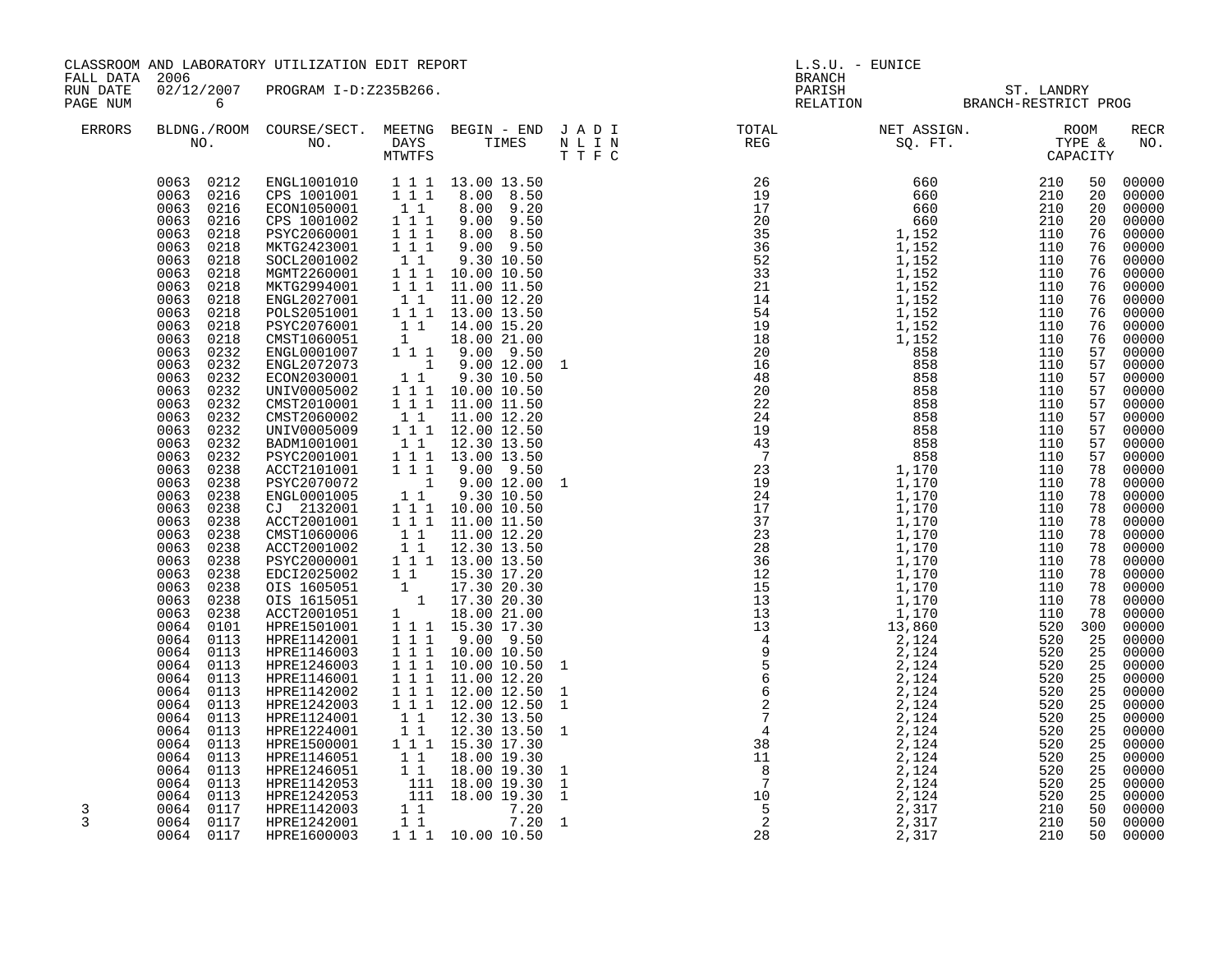| FALL DATA 2006                                                 |                                                                                                                                                                                                                                                                                                                                                                                                                                                                                                                                                                                                                                                                                                                                         | CLASSROOM AND LABORATORY UTILIZATION EDIT REPORT                                                                                                                                                                                                                                                                                                                                                                                                                                                                                                                                                                                                                                                                                                                                                                                                                                                                                                                                                                                                 |                                                                        |                                                                                                                                                                                                                                                                                                                                                                                                                                                                                                                                                                                                                                                                                                                                                                                                                                                                                                                                                                 | <b>BRANCH</b>     | L.S.U. - EUNICE                                                                                                                         |                                                                                                       |                                                                                                       |                                                                                                                                                                                                                                                                                                          |                                                                                                                                                                                                                                                                                                                                                                                                                                                                            |
|----------------------------------------------------------------|-----------------------------------------------------------------------------------------------------------------------------------------------------------------------------------------------------------------------------------------------------------------------------------------------------------------------------------------------------------------------------------------------------------------------------------------------------------------------------------------------------------------------------------------------------------------------------------------------------------------------------------------------------------------------------------------------------------------------------------------|--------------------------------------------------------------------------------------------------------------------------------------------------------------------------------------------------------------------------------------------------------------------------------------------------------------------------------------------------------------------------------------------------------------------------------------------------------------------------------------------------------------------------------------------------------------------------------------------------------------------------------------------------------------------------------------------------------------------------------------------------------------------------------------------------------------------------------------------------------------------------------------------------------------------------------------------------------------------------------------------------------------------------------------------------|------------------------------------------------------------------------|-----------------------------------------------------------------------------------------------------------------------------------------------------------------------------------------------------------------------------------------------------------------------------------------------------------------------------------------------------------------------------------------------------------------------------------------------------------------------------------------------------------------------------------------------------------------------------------------------------------------------------------------------------------------------------------------------------------------------------------------------------------------------------------------------------------------------------------------------------------------------------------------------------------------------------------------------------------------|-------------------|-----------------------------------------------------------------------------------------------------------------------------------------|-------------------------------------------------------------------------------------------------------|-------------------------------------------------------------------------------------------------------|----------------------------------------------------------------------------------------------------------------------------------------------------------------------------------------------------------------------------------------------------------------------------------------------------------|----------------------------------------------------------------------------------------------------------------------------------------------------------------------------------------------------------------------------------------------------------------------------------------------------------------------------------------------------------------------------------------------------------------------------------------------------------------------------|
| RUN DATE<br>PAGE NUM                                           | $\overline{7}$                                                                                                                                                                                                                                                                                                                                                                                                                                                                                                                                                                                                                                                                                                                          | 02/12/2007 PROGRAM I-D:Z235B266.                                                                                                                                                                                                                                                                                                                                                                                                                                                                                                                                                                                                                                                                                                                                                                                                                                                                                                                                                                                                                 |                                                                        |                                                                                                                                                                                                                                                                                                                                                                                                                                                                                                                                                                                                                                                                                                                                                                                                                                                                                                                                                                 |                   |                                                                                                                                         |                                                                                                       | PARISH ST. LANDRY<br>RELATION BRANCH-RESTRICT PROG                                                    |                                                                                                                                                                                                                                                                                                          |                                                                                                                                                                                                                                                                                                                                                                                                                                                                            |
| <b>ERRORS</b>                                                  |                                                                                                                                                                                                                                                                                                                                                                                                                                                                                                                                                                                                                                                                                                                                         |                                                                                                                                                                                                                                                                                                                                                                                                                                                                                                                                                                                                                                                                                                                                                                                                                                                                                                                                                                                                                                                  |                                                                        |                                                                                                                                                                                                                                                                                                                                                                                                                                                                                                                                                                                                                                                                                                                                                                                                                                                                                                                                                                 |                   | BLDNG./ROOM COURSE/SECT. MEETNG BEGIN – END JADI TOTAL NET ASSIGN. NET ASSIGN. ROOM NO. DAYS TIMES NLIN REG SQ.FT. TYPE &               |                                                                                                       |                                                                                                       |                                                                                                                                                                                                                                                                                                          | RECR<br>NO.                                                                                                                                                                                                                                                                                                                                                                                                                                                                |
| 4<br>4<br>$\overline{4}$<br>4<br>$\overline{4}$<br>4<br>8<br>8 | 0064 0202<br>0064 0202<br>0064<br>0202<br>0064<br>0202<br>0064<br>0202<br>0064<br>0202<br>0064<br>0204<br>0064<br>0204<br>0064<br>0204<br>0064<br>0204<br>0064<br>0204<br>0064<br>0204<br>0064<br>0204<br>0089<br>0101<br>0089<br>0101<br>0089<br>0101<br>0089<br>0101<br>0089<br>0101<br>0089<br>0101<br>0089<br>0101<br>0089<br>0101<br>0089<br>0102<br>0089<br>0102<br>0089<br>0102<br>0089<br>0102<br>0089<br>0102<br>0089<br>0102<br>0089<br>0102<br>0097<br>0103<br>0097<br>0103<br>0097<br>0103<br>0097<br>0103<br>0097<br>0105<br>0097<br>0105<br>0097 0107<br>0097<br>0142<br>0097 0142<br>0097<br>0143<br>0097 0143<br>0097<br>0143<br>0097<br>0143<br>0097<br>0143<br>0143<br>0097<br>0203<br>0097<br>0097 0203<br>0097 0203 | 0064 0117 HPRE2501001 1 1 11.00 11.50<br>0064 0117 HPRE2602001 1 1 11.00 12.20<br>0064 0117 HPRE1142051 1 1 16.00 17.30<br>0064 0117 HPRE1242051 1 1 16.00 17.30<br>0064 0117 HPRE1101051 1 1 18.00 19.20<br>ENGL1001004<br>HPRE1600002<br>ENGL0001012<br>ENGL1001001<br>ENGL1001008<br>HPRE1502001<br>HPRE1600001<br>HPRE2602002<br>HPRE2507001<br>HPRE2601002<br>HPRE2601001<br>HPRE1502002<br>HPRE2602051<br>UNIV0005005<br>ENGL0001016<br>ENGL1002009<br>ENGL0001006<br>ENGL1002005<br>ENGL2071001<br>ENGL2002002<br>ENGL1002003<br>ENGL1002012<br>ENGL1002011<br>ENGL1001014<br>UNIV0005010<br>ENGL0001002<br>ENGL1002010<br>ENGL0001014<br>RC 2004091<br>RC 2002001<br>RC 2001001<br>RC 2003001<br>RADT1092091<br>RADT1092092<br>RC 2004092<br>RADT2092091<br>RADT2092092<br>ENGL1001020<br>ENGLIUOIOZO III 8.00 8.50<br>RADT2031001 1 9.00 10.50<br>RADT1021001 1 9.00 10.50<br>RADT2033001 1 9.00 10.50<br>RADT1021001 1 9.00 11.50<br>RADT1011001 1 9.00 12.50<br>NURS9999091 11 8.00 12.30<br>NURS9999092 11 8.00 12.30 1<br>NURS99990 | $1\quad1$<br>$1\quad1$<br>11<br>$1\quad1$<br>$1 1 1$<br>1 1 1<br>1 1 1 | 16.00 17.30 1<br>1 1 1 9.00 9.50<br>9.30 10.50<br>1 1 1 1 10.00 10.50<br>1 1 1 1 11.00 11.50<br>$11$ 11.00 12.20<br>$11$ 1 15.30 17.30<br>$11$ 1 9.00 9.50<br>$11$ 9.30 10.50<br>1 1 1 10.00 11.50<br>11.00 11.50<br>$\begin{array}{rrrr} 1 & 1 & 13.00 & 13.50 \ 1 & 15.30 & 17.50 \ 1 & 15.30 & 17.50 \ 1 & 18.00 & 21.00 \ 1 & 1 & 8.00 & 9.20 \end{array}$<br>1 1 1 9.00 9.50<br>9.30 10.50<br>1 1 1 10.00 10.50<br>1 1 1 11.00 11.50<br>1 1 12.30 13.50<br>$\begin{array}{rrrr} 1 & 1 & 14.00 & 15.20 \\ 1 & 1 & 1 & 9.00 & 9.50 \end{array}$<br>9.30 10.50<br>1 1 1 10.00 10.50<br>1 1 1 11.00 11.50<br>1 1 11.00 12.20<br>1 1 12.30 13.50<br>1 1 1 1 13.00 13.50<br>111 7.00 14.50<br>$\begin{array}{cccc} 1 & & 8.00 & 10.50 \\ & 1 & 8.00 & 10.50 \\ & & 1 & 11.00 & 15.00 \end{array}$<br>$\begin{array}{rrrr} 1 & 1 & 1.100 & 13.50 \ 1 & 1 & 8.00 & 13.50 \ 11 & 7.00 & 14.50 \ \end{array}$<br>8.00 13.50<br>8.00 15.50<br>8.00 15.50<br>8.00 8.50 | 1<br>$\mathbf{1}$ | 17<br>10<br>$\frac{10}{10}$<br>$\begin{bmatrix} 9 \\ 9 \\ 10 \\ 21 \\ 10 \end{bmatrix}$<br>19<br>19<br>19<br>19<br>21<br>10<br>10<br>10 | 484<br>220<br>220<br>770<br>676<br>676<br>432<br>432<br>432<br>432<br>432<br>432<br>728<br>728<br>728 | 110<br>220<br>220<br>220<br>220<br>220<br>110<br>110<br>110<br>110<br>110<br>110<br>530<br>530<br>530 | 50<br>50<br>50<br>50<br>50<br>48<br>48<br>48<br>48<br>48<br>48<br>79<br>79<br>79<br>79<br>79<br>79<br>79<br>35<br>35<br>35<br>35<br>35<br>35<br>35<br>35<br>35<br>35<br>35<br>35<br>35<br>35<br>35<br>30<br>30<br>30<br>30<br>20<br>20<br>15<br>20<br>20<br>30<br>30<br>30<br>30<br>30<br>30<br>10<br>10 | 00000<br>00000<br>00000<br>00000<br>00000<br>00000<br>00000<br>00000<br>00000<br>00000<br>00000<br>00000<br>00000<br>00000<br>00000<br>00000<br>00000<br>00000<br>00000<br>00000<br>00000<br>00000<br>00000<br>00000<br>00000<br>00000<br>00000<br>00000<br>00000<br>00000<br>00000<br>00000<br>00000<br>00000<br>00000<br>00000<br>00000<br>00000<br>00000<br>00000<br>00000<br>00000<br>00000<br>00000<br>00000<br>00000<br>00000<br>00000<br>00000<br>00000<br>10 00000 |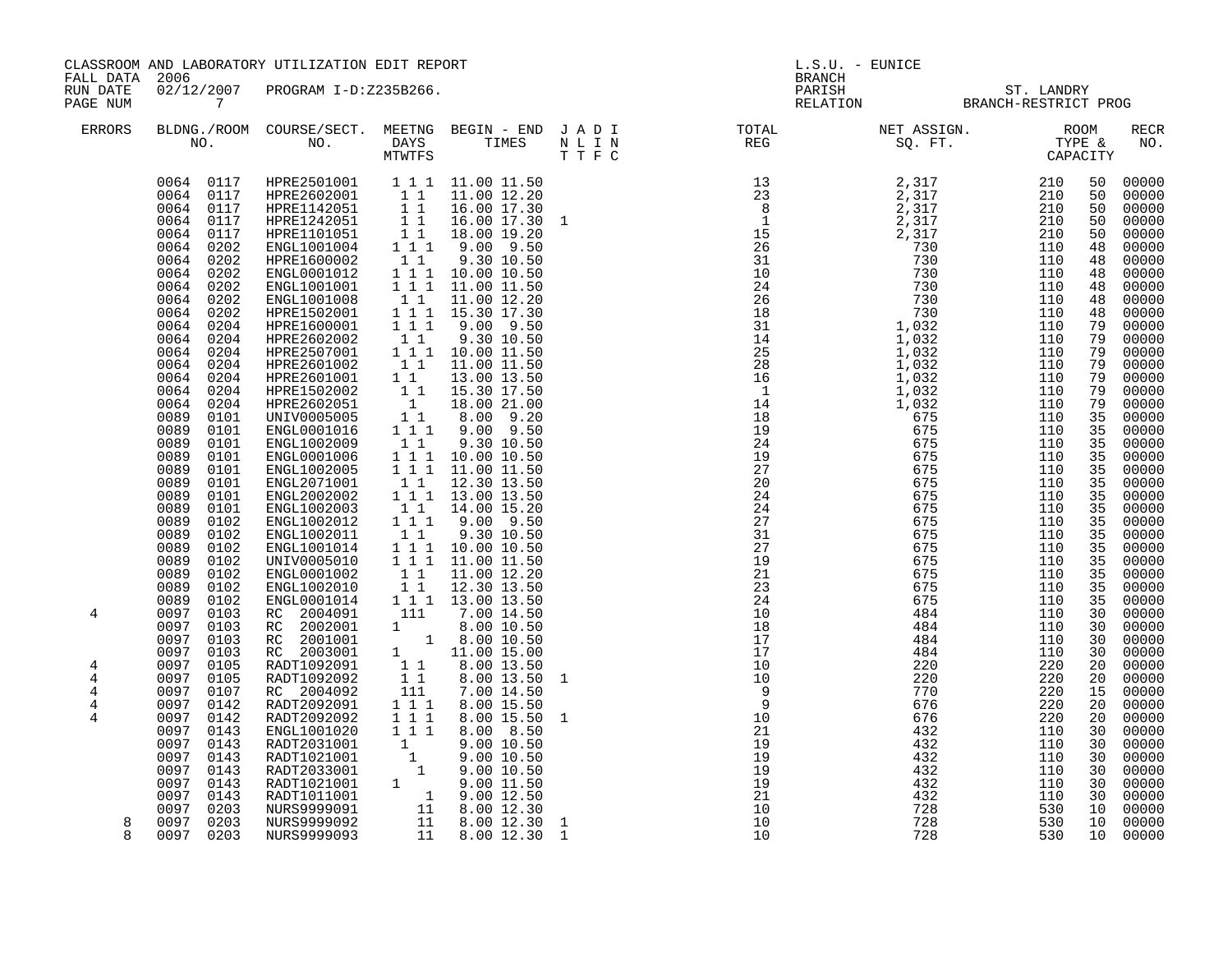| CLASSROOM AND LABORATORY UTILIZATION EDIT REPORT<br>FALL DATA 2006 |              |              |                                  |                                                                                                                                                                                                                                                                | $L.S.U. - EUNICE$                                    |                                                                                                                                                                                                           |        |                                                              |                                                                                                                                                                                                                                                                                                                                                                                                                                                                                                                                                               |                    |          |                    |
|--------------------------------------------------------------------|--------------|--------------|----------------------------------|----------------------------------------------------------------------------------------------------------------------------------------------------------------------------------------------------------------------------------------------------------------|------------------------------------------------------|-----------------------------------------------------------------------------------------------------------------------------------------------------------------------------------------------------------|--------|--------------------------------------------------------------|---------------------------------------------------------------------------------------------------------------------------------------------------------------------------------------------------------------------------------------------------------------------------------------------------------------------------------------------------------------------------------------------------------------------------------------------------------------------------------------------------------------------------------------------------------------|--------------------|----------|--------------------|
| RUN DATE<br>PAGE NUM                                               |              | 8            | 02/12/2007 PROGRAM I-D:Z235B266. |                                                                                                                                                                                                                                                                |                                                      |                                                                                                                                                                                                           | BRANCH | BRANCH<br>PARISH ST. LANDRY<br>RELATION BRANCH-RESTRICT PROG |                                                                                                                                                                                                                                                                                                                                                                                                                                                                                                                                                               |                    |          |                    |
| ERRORS                                                             |              |              |                                  |                                                                                                                                                                                                                                                                |                                                      |                                                                                                                                                                                                           |        |                                                              | BLDNG./ROOM COURSE/SECT. MEETNG BEGIN – END JADI TOTAL NET ASSIGN. NET ASSIGN. NOOM NO. DAYS TIMES NLIN REG SQ.FT. TYPE &<br>$\begin{array}{cccccccccccc} \text{V} & \text{I} & \text{I} & \text{I} & \text{I} & \text{I} & \text{I} & \text{I} & \text{I} & \text{I} & \text{I} & \text{I} & \text{I} & \text{I} & \text{I} & \text{I} & \text{I} & \text{I} & \text{I} & \text{I} & \text{I} & \text{I} & \text{I} & \text{I} & \text{I} & \text{I} & \text{I} & \text{I} & \text{I} & \text{I} & \text{I} & \text{I} & \text{I} & \text{I} & \text{I} & \$ |                    |          | <b>RECR</b><br>NO. |
|                                                                    | 8            | 0097 0203    |                                  | NURS9999094 11 8.00 12.30 1<br>NURS9999095 11 8.00 12.30 1                                                                                                                                                                                                     |                                                      |                                                                                                                                                                                                           |        |                                                              |                                                                                                                                                                                                                                                                                                                                                                                                                                                                                                                                                               |                    | 10       | 00000              |
|                                                                    | 8            | 0097         | 0203                             |                                                                                                                                                                                                                                                                |                                                      |                                                                                                                                                                                                           |        |                                                              |                                                                                                                                                                                                                                                                                                                                                                                                                                                                                                                                                               |                    | 10       | 00000              |
| 23                                                                 |              | 0097         | 0206                             |                                                                                                                                                                                                                                                                |                                                      |                                                                                                                                                                                                           |        |                                                              |                                                                                                                                                                                                                                                                                                                                                                                                                                                                                                                                                               |                    | 10       | 00000              |
| 4                                                                  |              | 0097         | 0206                             |                                                                                                                                                                                                                                                                |                                                      |                                                                                                                                                                                                           |        |                                                              |                                                                                                                                                                                                                                                                                                                                                                                                                                                                                                                                                               |                    | 10       | 00000              |
| 4                                                                  | 8<br>8       | 0097         | 0206                             |                                                                                                                                                                                                                                                                |                                                      |                                                                                                                                                                                                           |        |                                                              |                                                                                                                                                                                                                                                                                                                                                                                                                                                                                                                                                               |                    | 10       | 00000              |
| $\overline{4}$<br>$\overline{4}$                                   |              | 0097<br>0097 | 0206<br>0208                     | NURS2310001<br>NURS2310001<br>NURS9999094<br>11 8.00 14.00<br>NURS9999095<br>11 8.00 14.00<br>NURS9999096<br>11 8.00 14.00<br>NURS9999092<br>11 8.00 14.00<br>NURS9999093<br>11 8.00 14.00<br>NURS9999093<br>11 8.00 14.00<br>NURS9999093<br>11 8.00 14.00<br> |                                                      |                                                                                                                                                                                                           |        |                                                              |                                                                                                                                                                                                                                                                                                                                                                                                                                                                                                                                                               |                    | 10<br>10 | 00000<br>00000     |
| 4                                                                  | 8            | 0097         | 0208                             |                                                                                                                                                                                                                                                                |                                                      |                                                                                                                                                                                                           |        |                                                              |                                                                                                                                                                                                                                                                                                                                                                                                                                                                                                                                                               |                    | 10       | 00000              |
| $\overline{4}$                                                     | $\mathsf{R}$ | 0097         | 0208                             |                                                                                                                                                                                                                                                                |                                                      |                                                                                                                                                                                                           |        |                                                              |                                                                                                                                                                                                                                                                                                                                                                                                                                                                                                                                                               |                    | 10       | 00000              |
|                                                                    |              | 0097         | 0214                             |                                                                                                                                                                                                                                                                |                                                      |                                                                                                                                                                                                           |        |                                                              |                                                                                                                                                                                                                                                                                                                                                                                                                                                                                                                                                               |                    | 70       | 00000              |
|                                                                    |              | 0097         | 0214                             |                                                                                                                                                                                                                                                                |                                                      |                                                                                                                                                                                                           |        |                                                              |                                                                                                                                                                                                                                                                                                                                                                                                                                                                                                                                                               |                    | 70       | 00000              |
|                                                                    |              | 0097         | 0214                             | NURS1101001                                                                                                                                                                                                                                                    |                                                      |                                                                                                                                                                                                           |        |                                                              |                                                                                                                                                                                                                                                                                                                                                                                                                                                                                                                                                               |                    | 70       | 00000              |
|                                                                    |              | 0097         | 0214                             | NURS1000002                                                                                                                                                                                                                                                    |                                                      | $\begin{array}{cccc} 1 & 9.00 & 9.50\ 1 & 9.00 & 10.50\ 1 & 12.30 & 13.20\ 1 & 13.00 & 13.50\ 1 & 14.00 & 14.50\ 1 & 14.00 & 14.50\ 1 & 18.00 & 21.00\ 11 & 8.00 & 14.00\ 11 & 8.00 & 11.50\ \end{array}$ |        |                                                              |                                                                                                                                                                                                                                                                                                                                                                                                                                                                                                                                                               |                    | 70       | 00000              |
|                                                                    |              | 0097         | 0214                             | RADT1000002                                                                                                                                                                                                                                                    |                                                      |                                                                                                                                                                                                           |        |                                                              |                                                                                                                                                                                                                                                                                                                                                                                                                                                                                                                                                               |                    | 70       | 00000              |
|                                                                    |              | 0097         | 0214                             | RADT1000001                                                                                                                                                                                                                                                    |                                                      |                                                                                                                                                                                                           |        |                                                              |                                                                                                                                                                                                                                                                                                                                                                                                                                                                                                                                                               |                    | 70       | 00000              |
|                                                                    |              | 0097         | 0214                             | ALLH1000001                                                                                                                                                                                                                                                    |                                                      |                                                                                                                                                                                                           |        |                                                              |                                                                                                                                                                                                                                                                                                                                                                                                                                                                                                                                                               |                    | 70       | 00000              |
|                                                                    |              | 0097         | 0214                             | PSYC2076051                                                                                                                                                                                                                                                    |                                                      |                                                                                                                                                                                                           |        |                                                              |                                                                                                                                                                                                                                                                                                                                                                                                                                                                                                                                                               |                    | 70       | 00000              |
| 4                                                                  |              | 0097         | 0216                             | NURS9999090                                                                                                                                                                                                                                                    |                                                      |                                                                                                                                                                                                           |        |                                                              |                                                                                                                                                                                                                                                                                                                                                                                                                                                                                                                                                               | 110 150            |          | 00000              |
| 4                                                                  |              | 0097         | 0216                             | NURS9999097                                                                                                                                                                                                                                                    |                                                      | 1 1 9.00 11.50                                                                                                                                                                                            |        |                                                              |                                                                                                                                                                                                                                                                                                                                                                                                                                                                                                                                                               |                    | 150      | 00000              |
|                                                                    |              | 0097<br>0097 | 0216<br>0216                     | NURS2401001<br>NURS1000001                                                                                                                                                                                                                                     | 1                                                    | 13.00 13.50                                                                                                                                                                                               |        |                                                              |                                                                                                                                                                                                                                                                                                                                                                                                                                                                                                                                                               | 110 150<br>110 150 |          | 00000<br>00000     |
|                                                                    |              | 0097         | 0216                             | ALLH1013001                                                                                                                                                                                                                                                    |                                                      | $1 14.00 15.50$ $1 14.00 20.00$                                                                                                                                                                           |        |                                                              |                                                                                                                                                                                                                                                                                                                                                                                                                                                                                                                                                               | 110 150            |          | 00000              |
| 4                                                                  |              | 0097         | 0216                             | NURS9999098                                                                                                                                                                                                                                                    |                                                      | 11 14.00 20.00                                                                                                                                                                                            |        |                                                              |                                                                                                                                                                                                                                                                                                                                                                                                                                                                                                                                                               | 110 150            |          | 00000              |
|                                                                    |              | 0097         | 0216                             | NURS1000051                                                                                                                                                                                                                                                    | $\mathbf{1}$                                         | 16.30 17.20                                                                                                                                                                                               |        |                                                              |                                                                                                                                                                                                                                                                                                                                                                                                                                                                                                                                                               | 110 150            |          | 00000              |
|                                                                    |              | 0097         | 0216                             | PSYC2060051                                                                                                                                                                                                                                                    | $\mathbf{1}$                                         | 18.00 21.00                                                                                                                                                                                               |        |                                                              |                                                                                                                                                                                                                                                                                                                                                                                                                                                                                                                                                               | 110 150            |          | 00000              |
|                                                                    |              | 0097         | 0220                             | ENGL1001017                                                                                                                                                                                                                                                    |                                                      | 1 1 1 9.00 9.50                                                                                                                                                                                           |        |                                                              |                                                                                                                                                                                                                                                                                                                                                                                                                                                                                                                                                               |                    | 50       | 00000              |
|                                                                    |              | 0097         | 0220                             | ENGL2022001                                                                                                                                                                                                                                                    |                                                      | 1 1 1 10.00 10.50                                                                                                                                                                                         |        |                                                              |                                                                                                                                                                                                                                                                                                                                                                                                                                                                                                                                                               |                    | 50       | 00000              |
|                                                                    |              | 0097         | 0220                             | ENGL1001009                                                                                                                                                                                                                                                    |                                                      | 1 1 1 11.00 11.50                                                                                                                                                                                         |        |                                                              |                                                                                                                                                                                                                                                                                                                                                                                                                                                                                                                                                               |                    | 50       | 00000              |
|                                                                    |              | 0097         | 0220                             | ENGL1001021                                                                                                                                                                                                                                                    | 11                                                   | 11.00 12.20                                                                                                                                                                                               |        |                                                              |                                                                                                                                                                                                                                                                                                                                                                                                                                                                                                                                                               |                    | 50       | 00000              |
|                                                                    |              | 0097         | 0220                             | ENGL1001015                                                                                                                                                                                                                                                    | $\begin{array}{c}\n\perp \\ \perp \\ 1\n\end{array}$ | 1 1 12.30 13.50                                                                                                                                                                                           |        |                                                              |                                                                                                                                                                                                                                                                                                                                                                                                                                                                                                                                                               |                    | 50       | 00000              |
|                                                                    |              | 0097         | 0220                             | RC 1100001                                                                                                                                                                                                                                                     |                                                      | 13.00 13.50                                                                                                                                                                                               |        |                                                              |                                                                                                                                                                                                                                                                                                                                                                                                                                                                                                                                                               |                    | 50       | 00000              |
|                                                                    |              | 0097<br>0101 | 0220<br>0101                     | RC 1000001                                                                                                                                                                                                                                                     |                                                      | 14.00 14.50                                                                                                                                                                                               |        |                                                              |                                                                                                                                                                                                                                                                                                                                                                                                                                                                                                                                                               |                    | 50<br>40 | 00000<br>00000     |
|                                                                    |              | 0101         | 0101                             | ENGL0001004<br>ENGL1002004                                                                                                                                                                                                                                     |                                                      | 1 1 1 8.00 8.50<br>1 1 1 9.00 9.50                                                                                                                                                                        |        |                                                              |                                                                                                                                                                                                                                                                                                                                                                                                                                                                                                                                                               |                    | 40       | 00000              |
|                                                                    |              | 0101         | 0101                             | ENGL0001013                                                                                                                                                                                                                                                    | 11                                                   | 9.30 10.50                                                                                                                                                                                                |        |                                                              |                                                                                                                                                                                                                                                                                                                                                                                                                                                                                                                                                               |                    | 40       | 00000              |
|                                                                    |              | 0101         | 0101                             | ENGL1002008                                                                                                                                                                                                                                                    |                                                      | 1 1 1 10.00 10.50                                                                                                                                                                                         |        |                                                              |                                                                                                                                                                                                                                                                                                                                                                                                                                                                                                                                                               |                    | 40       | 00000              |
|                                                                    |              | 0101         | 0101                             | ENGL1001005                                                                                                                                                                                                                                                    |                                                      | 1 1 1 11.00 11.50                                                                                                                                                                                         |        |                                                              |                                                                                                                                                                                                                                                                                                                                                                                                                                                                                                                                                               |                    | 40       | 00000              |
|                                                                    |              | 0101         | 0101                             | ENGL0001020                                                                                                                                                                                                                                                    | 1 1                                                  | 12.30 13.50                                                                                                                                                                                               |        |                                                              |                                                                                                                                                                                                                                                                                                                                                                                                                                                                                                                                                               |                    | 40       | 00000              |
|                                                                    |              | 0101         | 0101                             | CMST1060005                                                                                                                                                                                                                                                    |                                                      | 1 1 1 13.00 13.50                                                                                                                                                                                         |        |                                                              |                                                                                                                                                                                                                                                                                                                                                                                                                                                                                                                                                               |                    | 40       | 00000              |
|                                                                    |              | 0101         | 0102                             | UNIV0008003                                                                                                                                                                                                                                                    |                                                      | 1 1 1 8.00 8.50                                                                                                                                                                                           |        |                                                              |                                                                                                                                                                                                                                                                                                                                                                                                                                                                                                                                                               |                    | 40       | 00000              |
|                                                                    |              | 0101         | 0102                             | ENGL0001003                                                                                                                                                                                                                                                    |                                                      | 1 1 1 9.00 9.50                                                                                                                                                                                           |        |                                                              |                                                                                                                                                                                                                                                                                                                                                                                                                                                                                                                                                               |                    | 40       | 00000              |
|                                                                    |              | 0101         | 0102                             | UNIV0005006                                                                                                                                                                                                                                                    | 11                                                   | 9.30 10.50                                                                                                                                                                                                |        |                                                              |                                                                                                                                                                                                                                                                                                                                                                                                                                                                                                                                                               |                    | 40       | 00000              |
|                                                                    |              | 0101         | 0102                             | ENGL1001006                                                                                                                                                                                                                                                    |                                                      | 1 1 1 11.00 11.50                                                                                                                                                                                         |        |                                                              |                                                                                                                                                                                                                                                                                                                                                                                                                                                                                                                                                               |                    | 40       | 00000              |
|                                                                    |              | 0101         | 0102                             | SOCL2505001                                                                                                                                                                                                                                                    | 11                                                   | 12.30 13.50                                                                                                                                                                                               |        |                                                              |                                                                                                                                                                                                                                                                                                                                                                                                                                                                                                                                                               |                    | 40       | 00000              |
|                                                                    |              | 0101<br>0101 | 0102<br>0102                     | ENGL1001002<br>ENGL2210001                                                                                                                                                                                                                                     | 1 1                                                  | 1 1 1 13.00 13.50<br>14.00 15.20                                                                                                                                                                          |        |                                                              |                                                                                                                                                                                                                                                                                                                                                                                                                                                                                                                                                               |                    | 40<br>40 | 00000<br>00000     |
|                                                                    |              | 0101         | 0103                             | CMST1060001                                                                                                                                                                                                                                                    |                                                      | 1 1 1 9.00 9.50                                                                                                                                                                                           |        |                                                              |                                                                                                                                                                                                                                                                                                                                                                                                                                                                                                                                                               |                    | 40       | 00000              |
|                                                                    |              | 0101         | 0103                             | ENGL0001010                                                                                                                                                                                                                                                    |                                                      | 1 1 1 10.00 10.50                                                                                                                                                                                         |        |                                                              |                                                                                                                                                                                                                                                                                                                                                                                                                                                                                                                                                               |                    | 40       | 00000              |
|                                                                    |              | 0101         | 0103                             | ENGL0001015                                                                                                                                                                                                                                                    |                                                      | 1 1 1 11.00 11.50                                                                                                                                                                                         |        |                                                              |                                                                                                                                                                                                                                                                                                                                                                                                                                                                                                                                                               |                    | 40       | 00000              |
|                                                                    |              | 0101         | 0103                             | SOCL2501001                                                                                                                                                                                                                                                    |                                                      | 1 1 11.00 12.20                                                                                                                                                                                           |        |                                                              |                                                                                                                                                                                                                                                                                                                                                                                                                                                                                                                                                               |                    | 40       | 00000              |
|                                                                    |              | 0101         | 0103                             | CJ 2151001                                                                                                                                                                                                                                                     |                                                      | 1 1 1 1 2 3 0 1 3 . 5 0                                                                                                                                                                                   |        |                                                              |                                                                                                                                                                                                                                                                                                                                                                                                                                                                                                                                                               |                    | 40       | 00000              |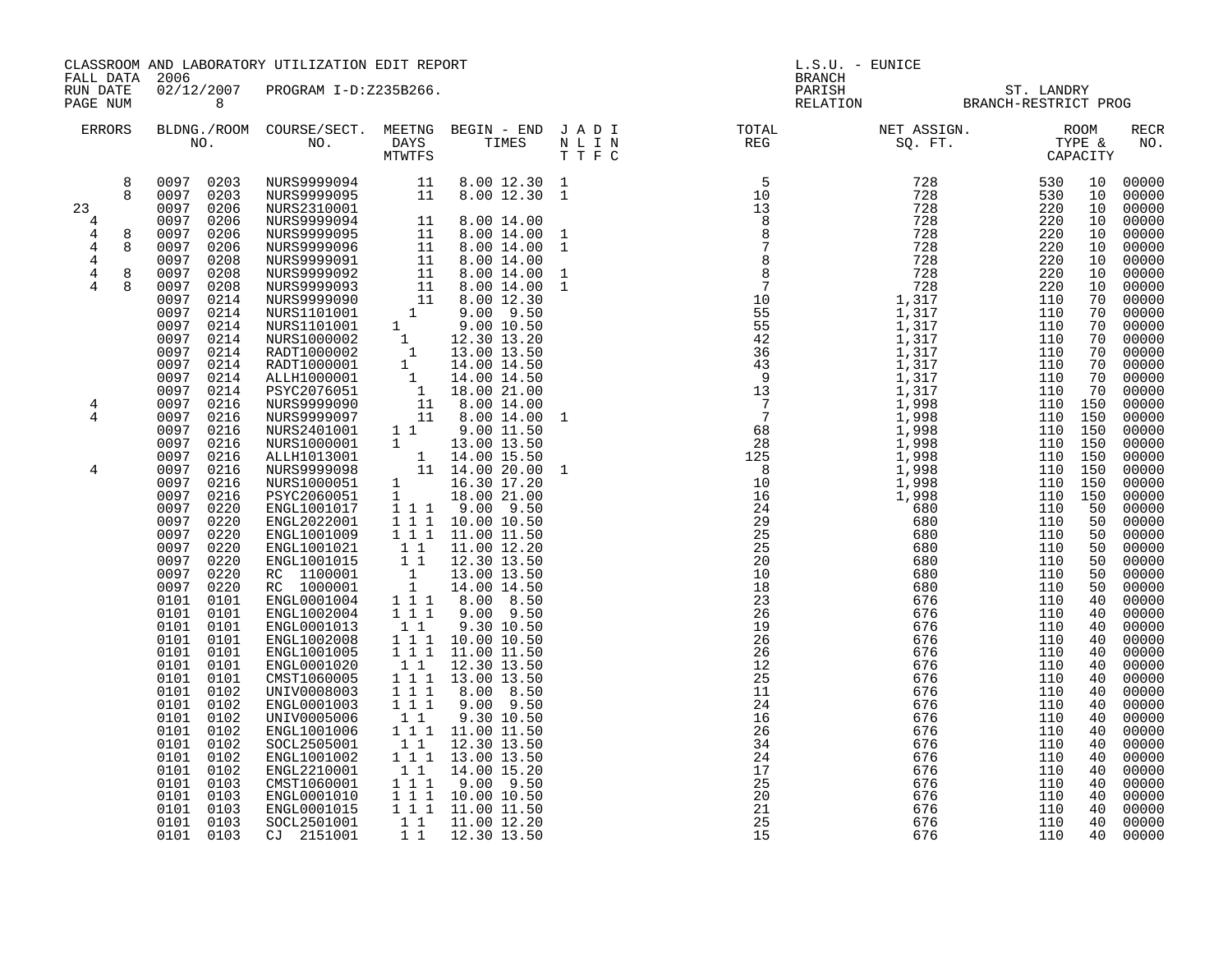| FALL DATA<br>RUN DATE<br>PAGE NUM | CLASSROOM AND LABORATORY UTILIZATION EDIT REPORT<br>2006<br>02/12/2007<br>PROGRAM I-D:Z235B266. |                            |                          |                           |                         |              | $L.S.U.$ - EUNICE<br>BRANCH<br>PARISH<br>RELATION | ST. LANDRY<br>BRANCH-RESTRICT PROG |                                   |                |  |
|-----------------------------------|-------------------------------------------------------------------------------------------------|----------------------------|--------------------------|---------------------------|-------------------------|--------------|---------------------------------------------------|------------------------------------|-----------------------------------|----------------|--|
| <b>ERRORS</b>                     | BLDNG./ROOM<br>NO.                                                                              | COURSE/SECT.<br>NO.        | MEETNG<br>DAYS<br>MTWTFS | BEGIN - END<br>TIMES      | JADI<br>NLIN<br>T T F C | TOTAL<br>REG | NET ASSIGN.<br>SO. FT.                            |                                    | <b>ROOM</b><br>TYPE &<br>CAPACITY | RECR<br>NO.    |  |
|                                   | 0101<br>0103<br>0101<br>0104                                                                    | ENGL1002006<br>ENGL1001013 | 1 1 1<br>1 1             | 13.00 13.50<br>9.30 10.50 |                         | 27           | 676<br>676                                        |                                    | 110<br>40<br>40                   | 00000<br>00000 |  |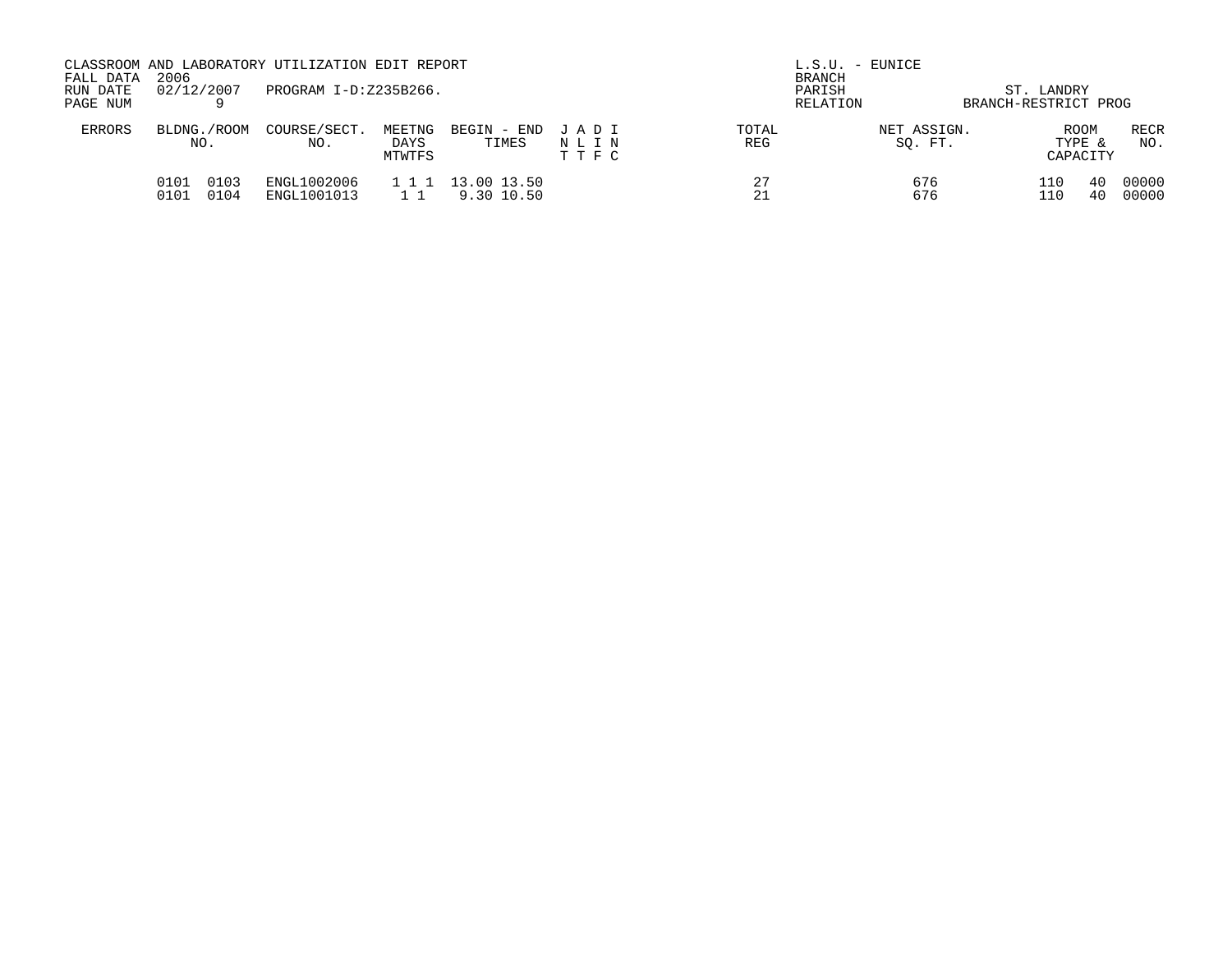## E R R O R P A G E L.S.U. - EUNICE

 ERROR 1 - CLASS AND LABORATORY UTILIZATION FILE DOES NOT MATCH WITH BLDGS AND ROOMS FILE. THE ROOM, BUILDING, AND CLASS FILES MUST ALL MATCH. IF THE ROOM NUMBER ON THE UTILIZATION IS CORRECT, THE ROOM SHOULD TO BE ADDED TO THE ROOM FILE.

|  | ERROR 2 - THERE SHOULD BE AT LEAST ONE ENTRY IN THE DAYS-OF-WEEK-COURSE-MEETS FIELD. |  |
|--|--------------------------------------------------------------------------------------|--|
|  | ERROR 3 - BEGIN-END-TIME FIELDS MUST BE BETWEEN 06.00 AND 23.00                      |  |

- ERROR 4 WARNING CLASS TIME EXCEEDS 5 HOURS. 15
- ERROR 5 ROOM TYPE INVALID FOR TEACHING CLASS, CLASSES CANNOT BE SCHEDULED IN ROOMS DESIGNATED AS CIRCULATION, CUSTODIAL OR MECHANICAL.
- ERROR 7 THE TOTAL REGISTRANTS FIELD MUST NOT BE BLANK OR ZEROS
- ERROR 8 WARNING EXCEEDS THE CAPACITY OF THE ROOM BY 50% (IF THIS IS A JOINT CLASS ITS REGISTRANTS ARE INCLUDED). 9 PLEASE CHECK THE CAPACITY OF THE ROOM AS IT APPEARS ON THE ROOM FILE.

ERROR 9 - UNLESS THERE IS A JOINT CLASS, ALTERNATE WEEKS OR INCONSISTENT MEETING TIMES, THERE SHOULD BE NO DUPLICATES.

| TOTAL ERRORS (INCLUDING WARNINGS)                                  | 28  |
|--------------------------------------------------------------------|-----|
| TOTAL NUMBER OF RECORDS READ                                       | 410 |
| TOTAL NUMBER OF RECORDS ACCEPTED FOR SPACE UTILIZATION COMPUTATION | 407 |
| NUMBER OF JOINT-CLASS RECORDS                                      |     |
| NUMBER OF ALTERATE WEEKS RECORDS                                   |     |
| NUMBER OF DIFFERENT TIMES RECORDS                                  |     |

NUMBER OF INCONSISTENT RECORDS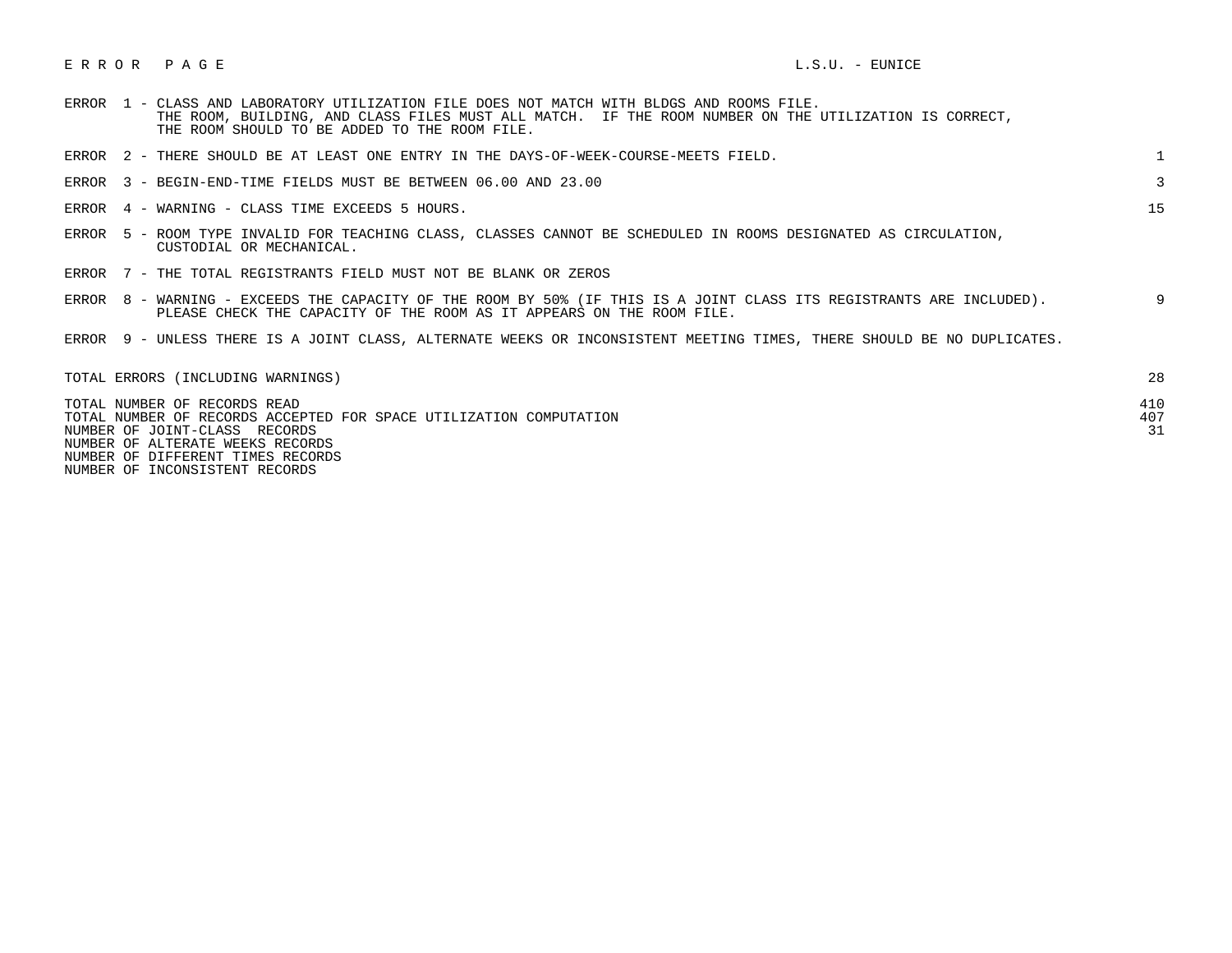|                                                                                      | DAY USE         | NIGHT USE       | TOTAL           |  |
|--------------------------------------------------------------------------------------|-----------------|-----------------|-----------------|--|
|                                                                                      | $(0600 - 1700)$ | (1700-2300)     | $(0600 - 2300)$ |  |
| *CLASSROOM FACILITIES                                                                |                 |                 |                 |  |
| TOTAL NUMBER OF ROOMS                                                                |                 |                 | 34              |  |
| TOTAL NUMBER OF STATIONS (CAPACITY)                                                  |                 |                 | 1694            |  |
| WEEKLY STUDENT CONTACT HOURS                                                         | 15412           | 735             | 16147           |  |
| WEEKLY TOTAL OF ROOMS AVAILABLE - COUNTED IN HALF HOUR INCREMENTS                    | 3060            | 1700            | 4760            |  |
| WEEKLY TOTAL OF ROOMS IN USE - COUNTED IN HALF HOUR INCREMENTS                       | 1241            | 78              | 1319            |  |
| WEEKLY TOTAL OF STUDENT STATIONS AVAILABLE - COUNTED IN HALF HOUR INCREMENTS         | 152460          | 84700           | 237160          |  |
| WEEKLY TOTAL OF STATIONS AVAILABLE IN ROOMS IN USE - COUNTED IN HALF HOUR INCREMENTS | 63140           | 5898            | 69038           |  |
| WEEKLY TOTAL OF STATIONS IN USE - COUNTED IN HALF HOUR INCREMENTS                    | 30824           | 1470            | 32294           |  |
| PERCENT OF ROOMS IN USE TO ROOMS AVAILABLE                                           | 40.6            | 4.6             | 27.7            |  |
| PERCENT OF STATIONS IN USE TO STATIONS AVAILABLE                                     | 20.2            | 1.7             | 13.6            |  |
| PERCENT OF STATIONS IN USE TO STATIONS AVAILABLE IN OCCUPIED ROOMS                   | 48.8            | 24.9            | 46.8            |  |
|                                                                                      |                 |                 |                 |  |
|                                                                                      | DAY USE         | NIGHT USE       | TOTAL           |  |
|                                                                                      | $(0600 - 1700)$ | $(1700 - 2300)$ | $(0600 - 2300)$ |  |
| CLASSROOM                                                                            |                 |                 |                 |  |
| TOTAL NUMBER OF ROOMS                                                                |                 |                 | 34              |  |
| TOTAL NUMBER OF STATIONS (CAPACITY)                                                  |                 |                 | 1694            |  |
| WEEKLY STUDENT CONTACT HOURS                                                         | 15412           | 735             | 16147           |  |
| WEEKLY TOTAL OF ROOMS AVAILABLE - COUNTED IN HALF HOUR INCREMENTS                    | 3060            | 1700            | 4760            |  |
| WEEKLY TOTAL OF ROOMS IN USE - COUNTED IN HALF HOUR INCREMENTS                       | 1241            | 78              | 1319            |  |
| WEEKLY TOTAL OF STUDENT STATIONS AVAILABLE - COUNTED IN HALF HOUR INCREMENTS         | 152460          | 84700           | 237160          |  |
| WEEKLY TOTAL OF STATIONS AVAILABLE IN ROOMS IN USE - COUNTED IN HALF HOUR INCREMENTS | 63140           | 5898            | 69038           |  |
| WEEKLY TOTAL OF STATIONS IN USE - COUNTED IN HALF HOUR INCREMENTS                    | 30824           | 1470            | 32294           |  |
| PERCENT OF ROOMS IN USE TO ROOMS AVAILABLE                                           | 40.6            | 4.6             | 27.7            |  |
| PERCENT OF STATIONS IN USE TO STATIONS AVAILABLE                                     | 20.2            | 1.7             | 13.6            |  |
| PERCENT OF STATIONS IN USE TO STATIONS AVAILABLE IN OCCUPIED ROOMS                   | 48.8            | 24.9            | 46.8            |  |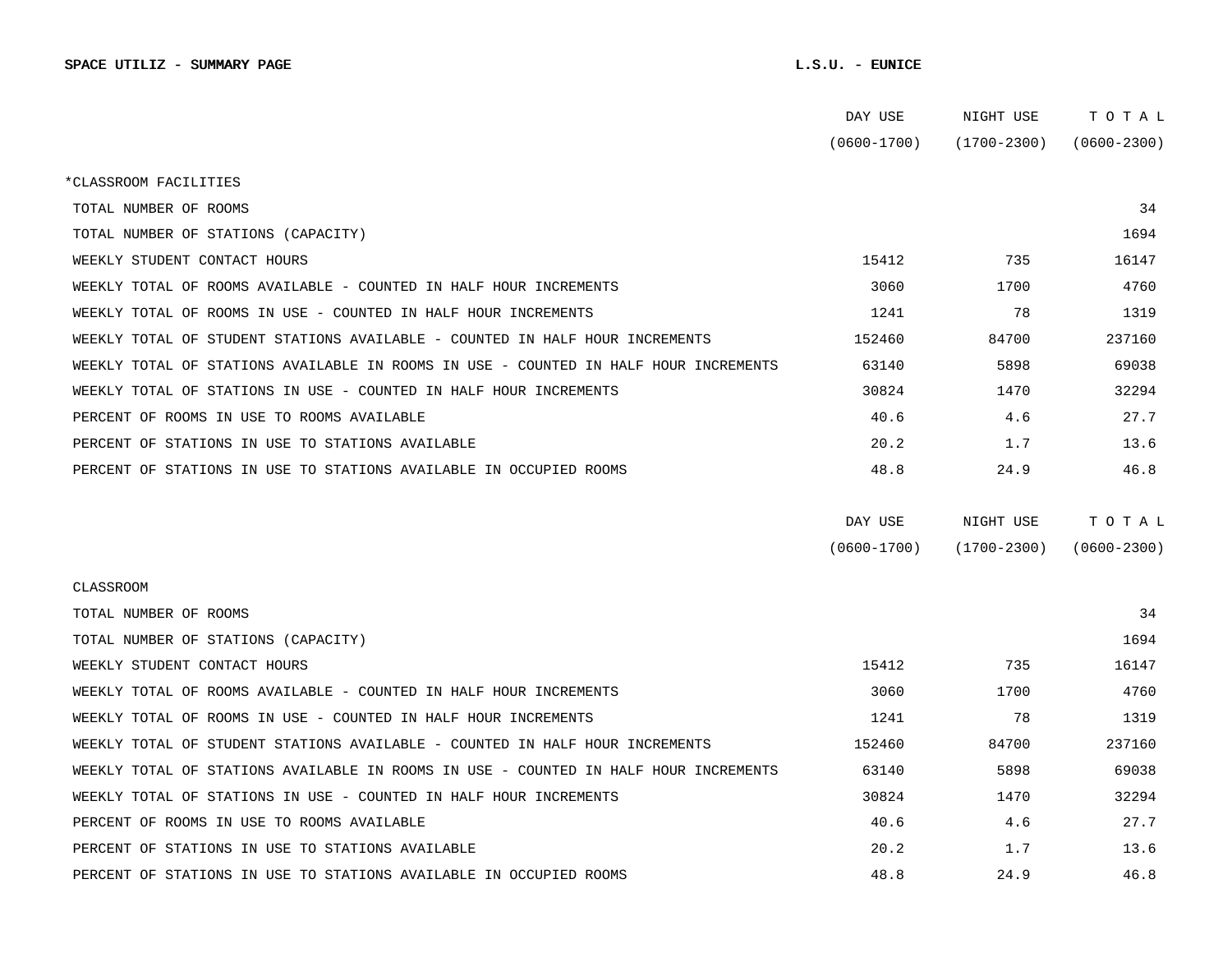|                                                                                      | DAY USE         | NIGHT USE       | TOTAL           |
|--------------------------------------------------------------------------------------|-----------------|-----------------|-----------------|
|                                                                                      | $(0600 - 1700)$ | $(1700 - 2300)$ | $(0600 - 2300)$ |
| *LABORATORY FACILITIES                                                               |                 |                 |                 |
| TOTAL NUMBER OF ROOMS                                                                |                 |                 | 36              |
| TOTAL NUMBER OF STATIONS (CAPACITY)                                                  |                 |                 | 900             |
| WEEKLY STUDENT CONTACT HOURS                                                         | 4842            | 360             | 5202            |
| WEEKLY TOTAL OF ROOMS AVAILABLE - COUNTED IN HALF HOUR INCREMENTS                    | 3240            | 1800            | 5040            |
| WEEKLY TOTAL OF ROOMS IN USE - COUNTED IN HALF HOUR INCREMENTS                       | 634             | 54              | 688             |
| WEEKLY TOTAL OF STUDENT STATIONS AVAILABLE - COUNTED IN HALF HOUR INCREMENTS         | 81000           | 45000           | 126000          |
| WEEKLY TOTAL OF STATIONS AVAILABLE IN ROOMS IN USE - COUNTED IN HALF HOUR INCREMENTS | 17274           | 1722            | 18996           |
| WEEKLY TOTAL OF STATIONS IN USE - COUNTED IN HALF HOUR INCREMENTS                    | 9684            | 720             | 10404           |
| PERCENT OF ROOMS IN USE TO ROOMS AVAILABLE                                           | 19.6            | 3.0             | 13.7            |
| PERCENT OF STATIONS IN USE TO STATIONS AVAILABLE                                     | 12.0            | 1.6             | 8.3             |
| PERCENT OF STATIONS IN USE TO STATIONS AVAILABLE IN OCCUPIED ROOMS                   | 56.1            | 41.8            | 54.8            |
|                                                                                      | DAY USE         | NIGHT USE       | TOTAL           |
|                                                                                      | $(0600 - 1700)$ | $(1700 - 2300)$ | $(0600 - 2300)$ |
| CLASS LABORATORY                                                                     |                 |                 |                 |
|                                                                                      |                 |                 |                 |

| TOTAL NUMBER OF ROOMS                                                                |       |       |       |
|--------------------------------------------------------------------------------------|-------|-------|-------|
| TOTAL NUMBER OF STATIONS (CAPACITY)                                                  |       |       | 500   |
| WEEKLY STUDENT CONTACT HOURS                                                         | 2842  | 165   | 3007  |
| WEEKLY TOTAL OF ROOMS AVAILABLE - COUNTED IN HALF HOUR INCREMENTS                    | 1530  | 850   | 2380  |
| WEEKLY TOTAL OF ROOMS IN USE - COUNTED IN HALF HOUR INCREMENTS                       | 318   | 24    | 342   |
| WEEKLY TOTAL OF STUDENT STATIONS AVAILABLE - COUNTED IN HALF HOUR INCREMENTS         | 45000 | 25000 | 70000 |
| WEEKLY TOTAL OF STATIONS AVAILABLE IN ROOMS IN USE - COUNTED IN HALF HOUR INCREMENTS | 10494 | 708   | 11202 |
| WEEKLY TOTAL OF STATIONS IN USE - COUNTED IN HALF HOUR INCREMENTS                    | 5684  | 330   | 6014  |
| PERCENT OF ROOMS IN USE TO ROOMS AVAILABLE                                           | 20.8  | 2.8   | 14.4  |
| PERCENT OF STATIONS IN USE TO STATIONS AVAILABLE                                     | 12.6  | 1.3   | 8.6   |
| PERCENT OF STATIONS IN USE TO STATIONS AVAILABLE IN OCCUPIED ROOMS                   | 54.2  | 46.6  | 53.7  |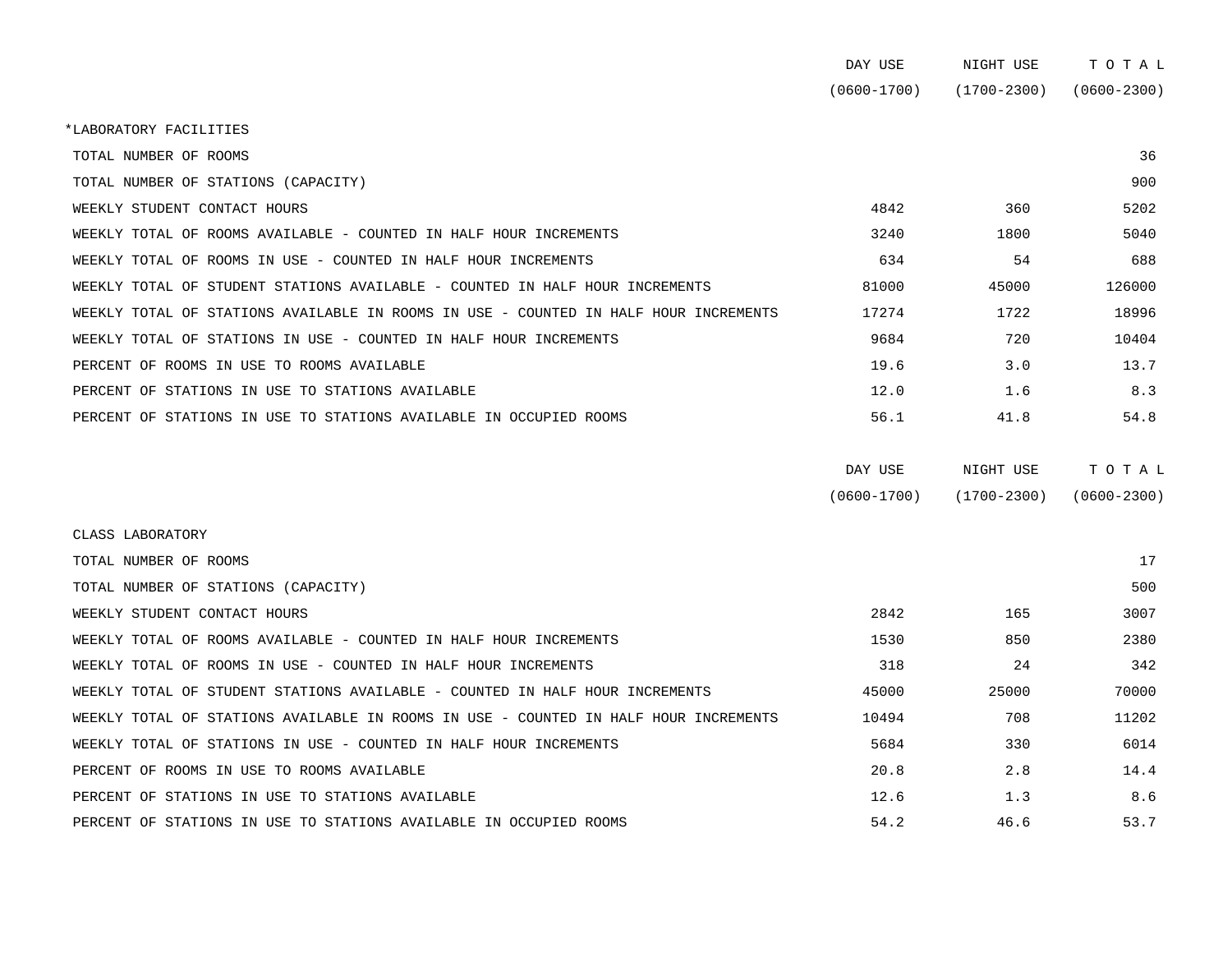|                                                                                      | DAY USE         | NIGHT USE       | TOTAL           |
|--------------------------------------------------------------------------------------|-----------------|-----------------|-----------------|
|                                                                                      | $(0600 - 1700)$ | $(1700 - 2300)$ | $(0600 - 2300)$ |
| OPEN LABBORATORY                                                                     |                 |                 |                 |
| TOTAL NUMBER OF ROOMS                                                                |                 |                 | 19              |
| TOTAL NUMBER OF STATIONS (CAPACITY)                                                  |                 |                 | 400             |
| WEEKLY STUDENT CONTACT HOURS                                                         | 2000            | 195             | 2195            |
| WEEKLY TOTAL OF ROOMS AVAILABLE - COUNTED IN HALF HOUR INCREMENTS                    | 1710            | 950             | 2660            |
| WEEKLY TOTAL OF ROOMS IN USE - COUNTED IN HALF HOUR INCREMENTS                       | 316             | 30              | 346             |
| WEEKLY TOTAL OF STUDENT STATIONS AVAILABLE - COUNTED IN HALF HOUR INCREMENTS         | 36000           | 20000           | 56000           |
| WEEKLY TOTAL OF STATIONS AVAILABLE IN ROOMS IN USE - COUNTED IN HALF HOUR INCREMENTS | 6780            | 1014            | 7794            |
| WEEKLY TOTAL OF STATIONS IN USE - COUNTED IN HALF HOUR INCREMENTS                    | 4000            | 390             | 4390            |
| PERCENT OF ROOMS IN USE TO ROOMS AVAILABLE                                           | 18.5            | 3.2             | 13.0            |
| PERCENT OF STATIONS IN USE TO STATIONS AVAILABLE                                     | 11.1            | 2.0             | 7.8             |
| PERCENT OF STATIONS IN USE TO STATIONS AVAILABLE IN OCCUPIED ROOMS                   | 59.0            | 38.5            | 56.3            |
|                                                                                      |                 |                 |                 |
|                                                                                      | DAY USE         | NIGHT USE       | TOTAL           |
|                                                                                      | $(0600 - 1700)$ | $(1700 - 2300)$ | $(0600 - 2300)$ |
| *SPECIAL USE FACILITIES                                                              |                 |                 |                 |
| TOTAL NUMBER OF ROOMS                                                                |                 |                 | 3               |
| TOTAL NUMBER OF STATIONS (CAPACITY)                                                  |                 |                 | 365             |
| WEEKLY STUDENT CONTACT HOURS                                                         | 307             | 108             | 415             |
| WEEKLY TOTAL OF ROOMS AVAILABLE - COUNTED IN HALF HOUR INCREMENTS                    | 270             | 150             | 420             |
| WEEKLY TOTAL OF ROOMS IN USE - COUNTED IN HALF HOUR INCREMENTS                       | 54              | 24              | 78              |
| WEEKLY TOTAL OF STUDENT STATIONS AVAILABLE - COUNTED IN HALF HOUR INCREMENTS         | 32850           | 18250           | 51100           |
| WEEKLY TOTAL OF STATIONS AVAILABLE IN ROOMS IN USE - COUNTED IN HALF HOUR INCREMENTS | 3550            | 600             | 4150            |
| WEEKLY TOTAL OF STATIONS IN USE - COUNTED IN HALF HOUR INCREMENTS                    | 614             | 216             | 830             |
| PERCENT OF ROOMS IN USE TO ROOMS AVAILABLE                                           | 20.0            | 16.0            | 18.6            |
| PERCENT OF STATIONS IN USE TO STATIONS AVAILABLE                                     | 1.9             | 1.2             | 1.6             |
| PERCENT OF STATIONS IN USE TO STATIONS AVAILABLE IN OCCUPIED ROOMS                   | 17.3            | 36.0            | 20.0            |